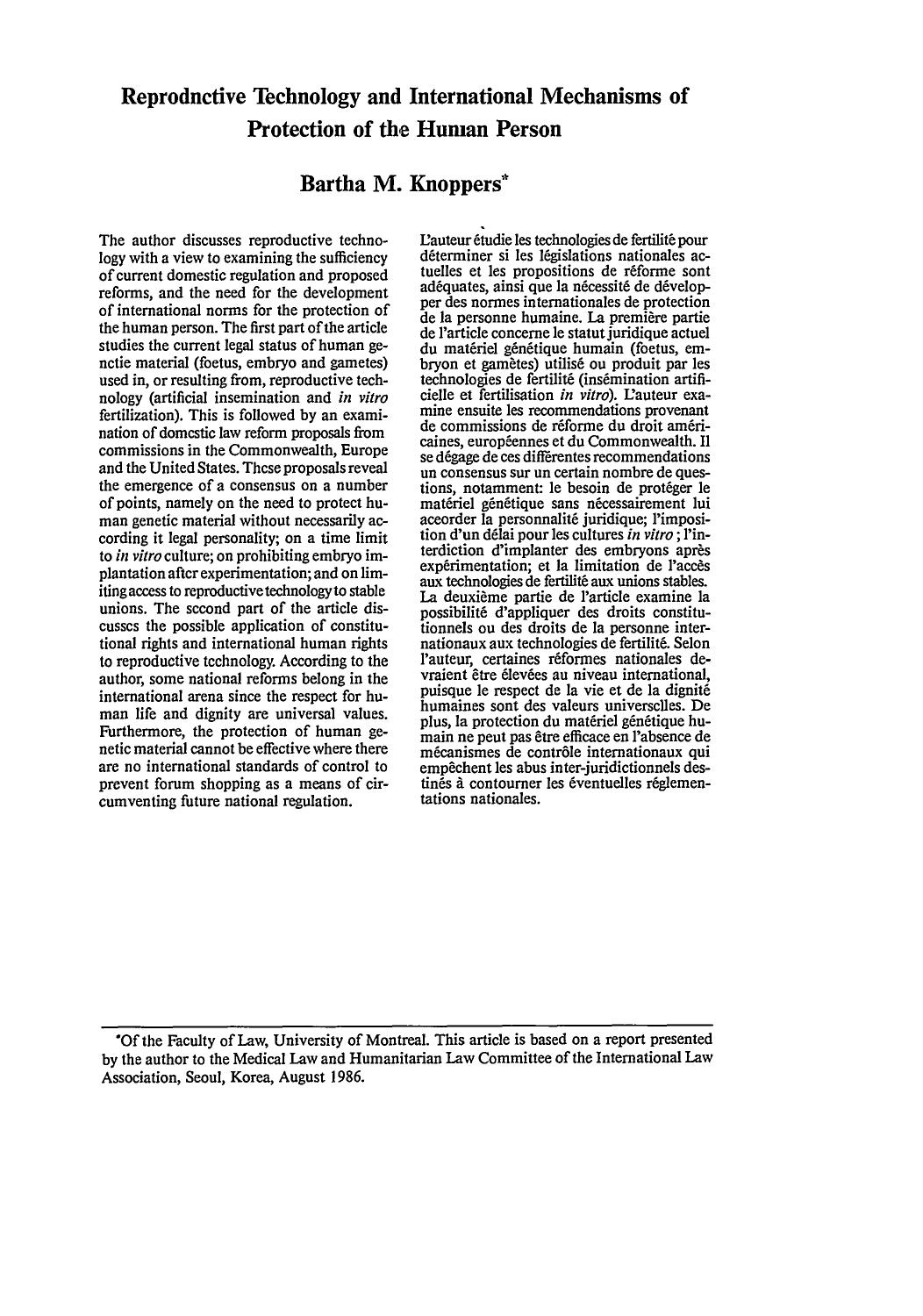### *Synopsis*

### Introduction

- **I.** Domestic Private Law
	- *A. Current Legal Status of Human Genetic Material*
	- *B. Private Law Reforms*

# **II. Public Law**

- *A. Constitutional Law*
- *B. International Human Rights Law*

**Conclusion - From Rights to Regulation**

# Introduction

While offering new hope to the infertile, the advent of reproductive technologies undermines all existing notions of the family and, more particularly, of what constitutes a human being under law. Individual human gametes (sperm and ova) can be obtained from donors, given to third parties, destroyed or stored for future use **by** the donors themselves or **by** third parties. If united to form an embryo *in vitro* (outside of the uterus), the embryo may be donated, implanted, experimented upon, destroyed or again, stored for future use. In both these situations, such genetic material can be kept beyond the lifetime of the donors.

Leaving aside those techniques affecting the gene structure itself (genetic manipulation) or seeking to reproduce life artificially (cloning, parthenogenesis and ectogenesis), to concentrate instead on those techniques of assisted conception currently in practice (artificial insemination **by** donor, *in vitro* fertilization and embryo transfer), it is obvious that their most immediate impact as concerus the rights and freedoms of an individual over human genetic material is in the area of domestic private law. The status and protection of the genetic material will therefore first be studied on a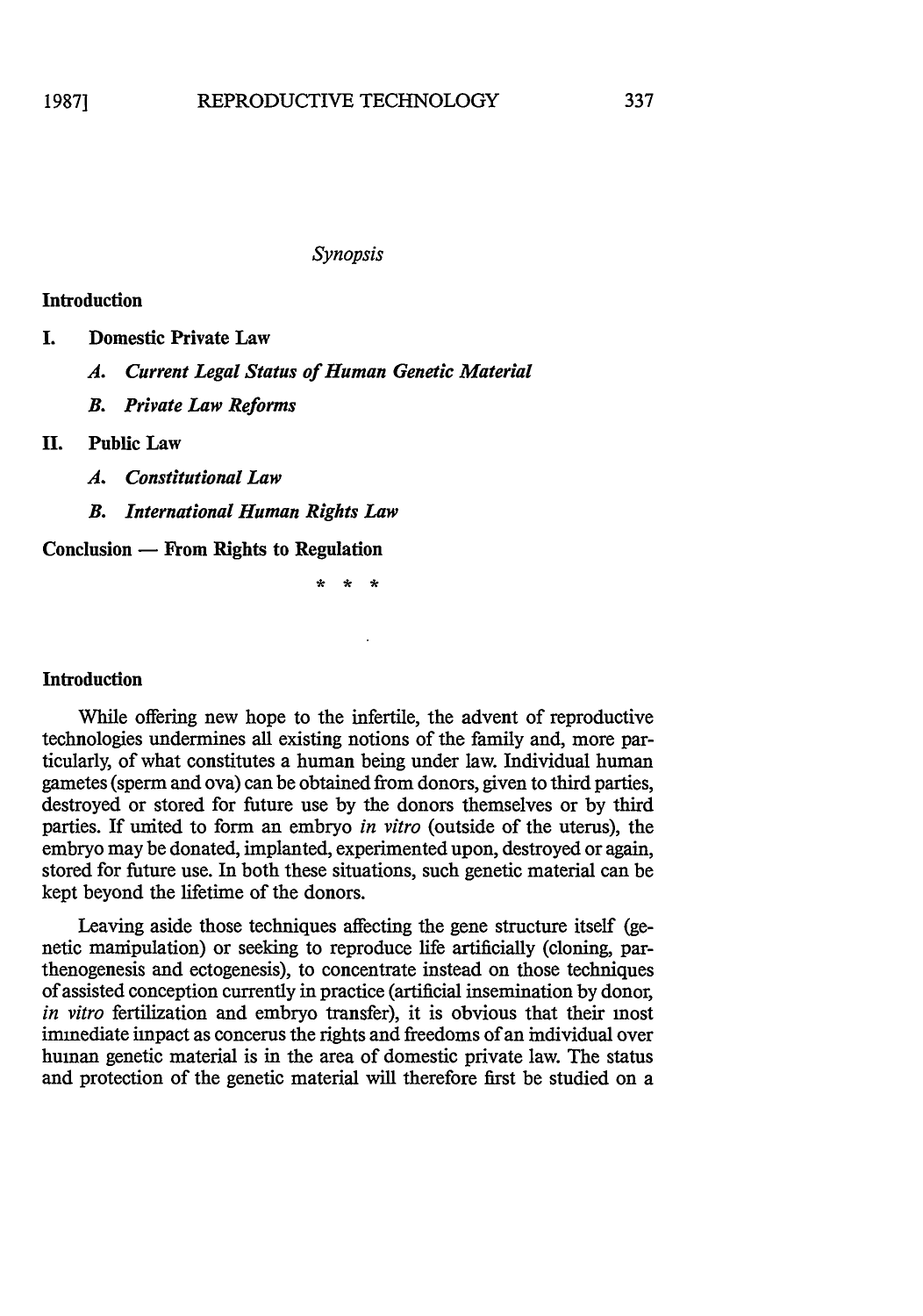national level. Indeed, the reform of private law is already underway in those countries possessing reproductive technologies.

The ambit of rights and freedoms that the human person has over genetic material will also be subject to constitutional scrutiny and interpretation under public law. The constitutional rights to life, to personal integrity, to privacy, to dignity and to self-determination are themselves limited by notions of public order and national interest.

Finally, while "efficient norms and institutions at the national level provide the elemental basis for the discussion and eventual practical application of international health law",<sup>1</sup> international instruments themselves reflect the possibility of varied viewpoints on whether there is a right to privacy, a right to health  $-$  with a correlative right to fertility, a right to found a family **-** with a correlative right to access reproductive technology, and the right to life  $-$  with the remaining question of determining from which stage of development this right arises.

While individual countries are presently seeking to establish guidelines or to legislate specifically in those areas affected by reproductive technologies such as family law, filiation, successions, property law, civil and criminal responsibility,, and contract law, the repercussions go beyond national boundaries to problems of international regulation and protection. Indeed, regulation on a national level will be neither sufficient nor workable where the parties to reproductive technology can benefit from different domestic regulation existing in other countries.<sup>2</sup> As one author pointed out:

Une pr6-harmonisation 16gislative est en effet indispensable car I'existence de legislations nationales disparates aurait des effets imm6diats sur le comportement des individus; ceux qui souhaitent se soumettre à un acte médical controversé ou prohibé dans leur pays n'hésiteraient pas à se déplacer dans un Etat voisin, si la 16gislation de ce dernier est plus permissive. Ce "tourisme juridique et procréatique" ouvrirait une brèche périlleuse dans le patrimoine commun de valeurs spirituelles et morales que les Etats européens se sont engagés à défendre en adoptant la Convention européenne des droits de l'homme.<sup>3</sup>

<sup>3</sup>Ibid. See also M. Torrelli, "La protection internationale de la vie prénatale" in *La vie prnatale: Biologie, morale et droit (Actes du VIe Colloque national des Juristes Catholiques)* (Paris: TEQUI, 1986) 169 at 171:

Une protection internationale est nécessaire pour deux raisons:

**-** le respect de Ia vie et la dignit6 de la personne sont des valeurs universelles qui doivent donc être universellement reconnues et protégées,

- la généralisation des techniques, du moins dans les pays développés, conduit au dépassement des frontières, et leur mise en oeuvre permet aussi d'échapper à une règlementation exclusivement nationale.

<sup>&</sup>lt;sup>1</sup>H. Fuenzalida, "The Concepts of Health and Health Law" (Address to the Société québécoise de droit international, 16-17 May 1985) [unpublished].

See P. Widmer, "Les perspectives 16gislatives, en particulier vues du Conseil de 'Europe" in *Artificial Procreation, Genetics and the Law: Lausanne Colloquium ofNovember 29-30, 1985* (Zürich: Publications de l'Institut suisse de droit comparé, 1986) 211 at 215.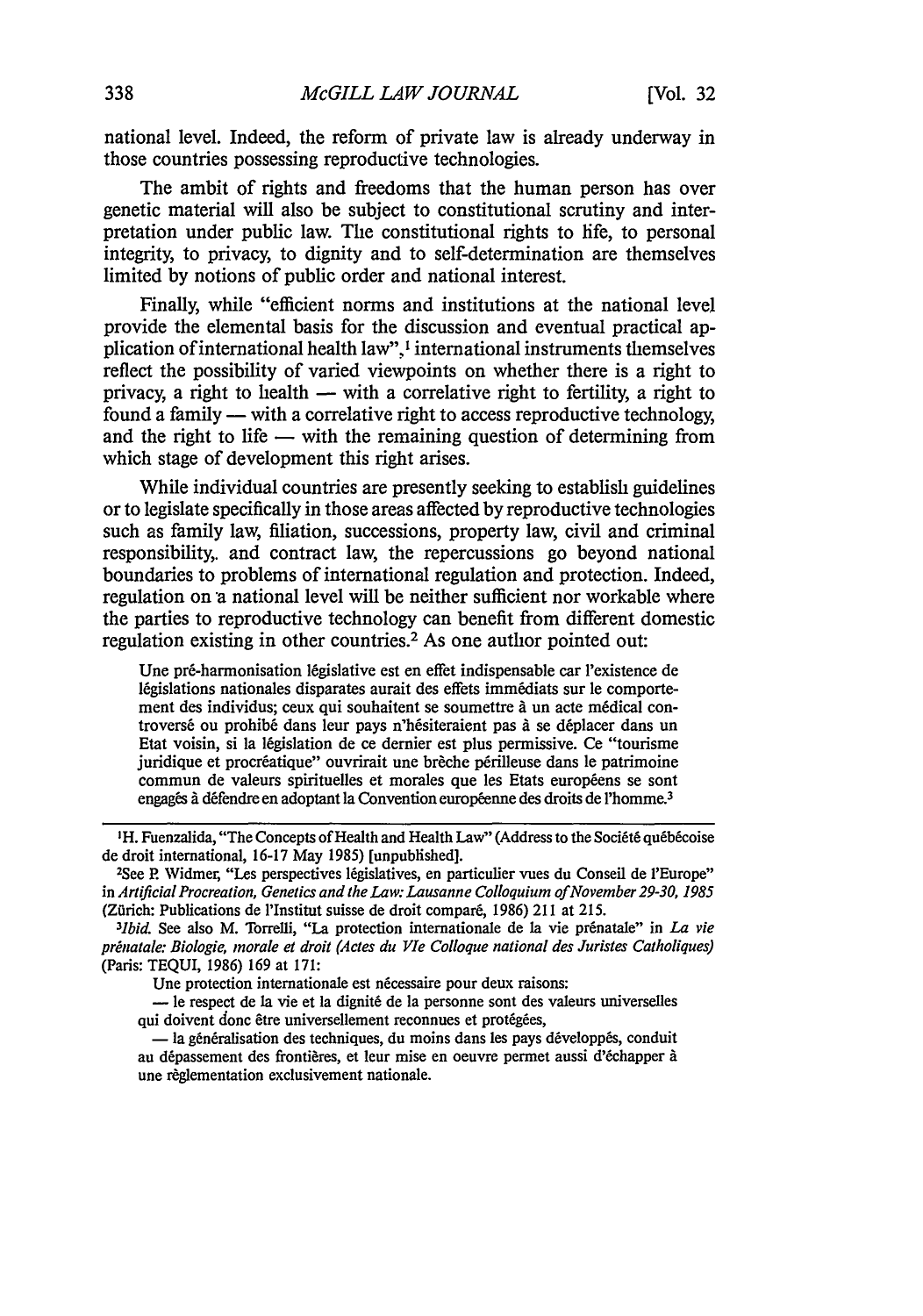This potential for "tourisme juridique et procréatique", already the case with abortion.<sup>4</sup> warrants the conclusion that in this field the transnational harmonization of laws is a necessity.<sup>5</sup> The recognition of the need to protect a certain community of spiritual and moral values already reflected in the *European Convention for the Protection of Human Rights and Fundamental Freedoms6* resulted in the adoption of a recommendation by the Council of Europe in 1986 on the more extreme applications of reproductive technology.7 What remains to be seen, however, is whether there is sufficient maturation of public opinion and national consensus to permit the international elaboration of certain commonly held principles while respecting national, cultural and social differences.

# **I.** Domestic Private Law

The artificial insemination of a woman with the sperm of a donor as a means of alleviating male sterility has been extensively practiced since World War II. Nevertheless, it has only recently attracted the attention of legislators, particularly as regards the principle common to most legal systems of presuming the legitimacy and paternity of the child in the marital context. Similarly, the principle of the inviolability of the human person, as translated in the prohibition excluding the human body from commerce *(res extra commercium),* has been attenuated by the proliferation of human tissue legislation especially as concerns the donation of organs, blood and human sperm. Generally, the freedom of the individual to participate in such procedures has been affirmed subject to certain conditions, such as the risk-benefit ratio.

More recently, the possible use of donated ova for fertilization *in vivo* or *in vitro,* or of donated embryos followed by the transfer to a host mother (the surrogate), has shaken the one remaining immutable private law prin-

<sup>4&</sup>lt;br>4 See M.-L. Revillard, "Fécondation in vitro et congélation d'embryons" in *Artificial Procreation, Genetics and the Law: Lausanne Colloquium of November 29-30, 1985, supra, note* 2, 157 at 170. As Revillard notes:

Les législations relatives à la procréation artificielle établies par certains pays peuvent être plus ou moins restrictives. Verra-t-on se développer des Etats refuges de la procréation artificielle à l'instar des pays qui avaient autorisé l'avortement sans restriction pour les étrangers? ... Va-t-on refuser les possibilités qu'offre la procréation artificielle à des couples étrangers sous prétexte que leur législation nationale le leur interdit? <sup>5</sup>

<sup>1</sup>ndeed, such was the conclusion reached by participants at a recent international colloquium: see J. Stepan's discussion in *Artificial Procreation, Genetics and the Law: Lausanne Colloquium of November 29-30, 1985, ibid.* at 301.

<sup>64</sup>November 1950, 213 U.N.T.S. 221, E.T.S. No. 5 [hereinafter *European Convention].* <sup>7</sup> <sup>7</sup> Council of Europe, P.A., *Recommendation 1046 on the Use of Human Embryos and Foetuses* for Diagnostic, Therapeutic, Scientific, Industrial and Commercial Purposes, provisional edition, adopted 24 September 1986 [hereinafter *Recommendation 1046].*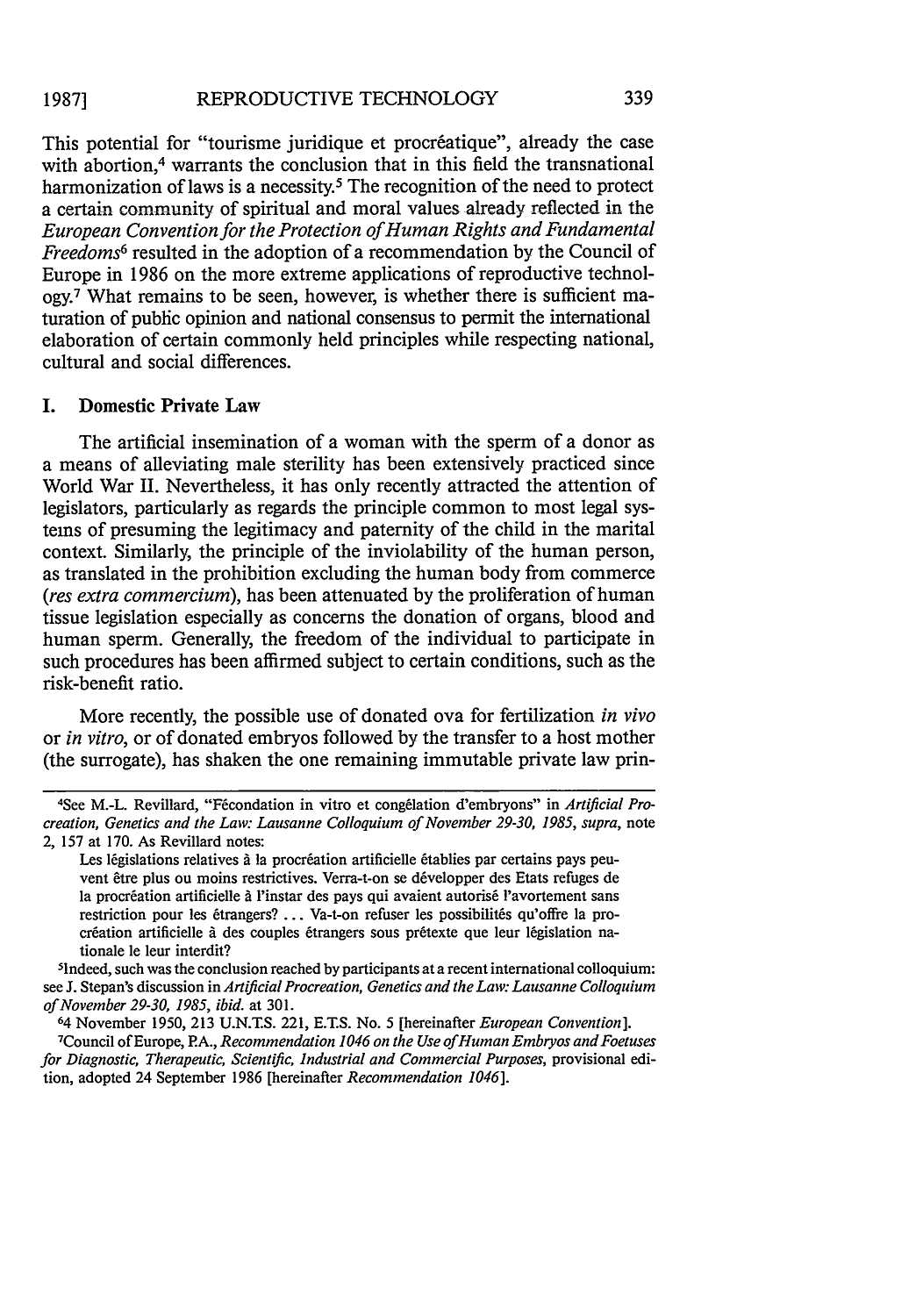ciple governing maternal filiation *(mater semper certa est).* That principle itself is based on the traditional view that a woman who gestates and delivers a child is its mother *(mater est quam gestatio demonstrat).8*

Together, these developments have prompted legislation assuring the legitimacy and paternity of the child born of artificial insemination. Other law reforms seeking to limit the freedom to dispose of one's gametes and to ensure the *maternal* filiation of the child are on the horizon.

A brief examination of positive law concerning the status of human genetic material is essential in order to comprehend the hesitancy of recent reform proposals to delineate clearly a starting point for the attribution of legal personality. This hesitancy, as well as a concern for those suffering from infertility, has prompted a general consensus by most countries towards an approach fostering donor autonomy and control over his or her gametes and yet protecting the human embryo from undue exploitation and experimentation.

### *A. Current Legal Status of Human Genetic Material*

Most countries do not confer juridical personality on the human foetus prior to live birth.9 This is so even in those countries providing for abortion only where necessary to preserve the life of the mother.'0 Protection of the foetus *in utero* is thus indirect and consists of limitations on abortion, the promotion of maternal health programs and medical surveillance.

From conception onwards, however, the embryo or foetus *(nasciturus)* can be the subject of certain patrimonial rights (gifts, successions or donations), rights which are contingent not only on live birth, but under the civil law, on the viability of the child as well.<sup>11</sup> Furthermore, under the principles of civil liability, any harm inflicted prenatally or during birth to the foetus which can be related causally to the fault of another can be the source of an action by the child at birth. Generally, where the wrongful act of a third party causes the loss of a foetus prior to birth such loss is not

<sup>8</sup> See J.K. Mason & R.A. McCall Smith, *Law and Medical Ethics* (London: Butterworths, 1983) at 46.

Sce R.J. Cook & B.M. Dickens, *Emerging Issues in Commonwealth Abortion Laws 1982* (London: Commonwealth Secretariat, 1983) at 31; see also, by the same authors, *Issues in Reproductive Health Law in the Commonwealth* (London: Commonwealth Secretariat, 1986) at 51-78.

<sup>&#</sup>x27; 0 See United Nations, Fund for Population Activities, *Annual Review of Population Law,* vol. 9, (1982). See also C. Tietze & S.K. Henshaw, eds, *Induced Abortion: A World Review 1986,* 6th ed. (New York. Alan Guttmacher Institute, 1986).

<sup>&</sup>lt;sup>11</sup>See *Montreal Tramways Co. v. Léveillé* (1933), [1933] S.C.R. 456, [1933] 4 D.L.R. 337.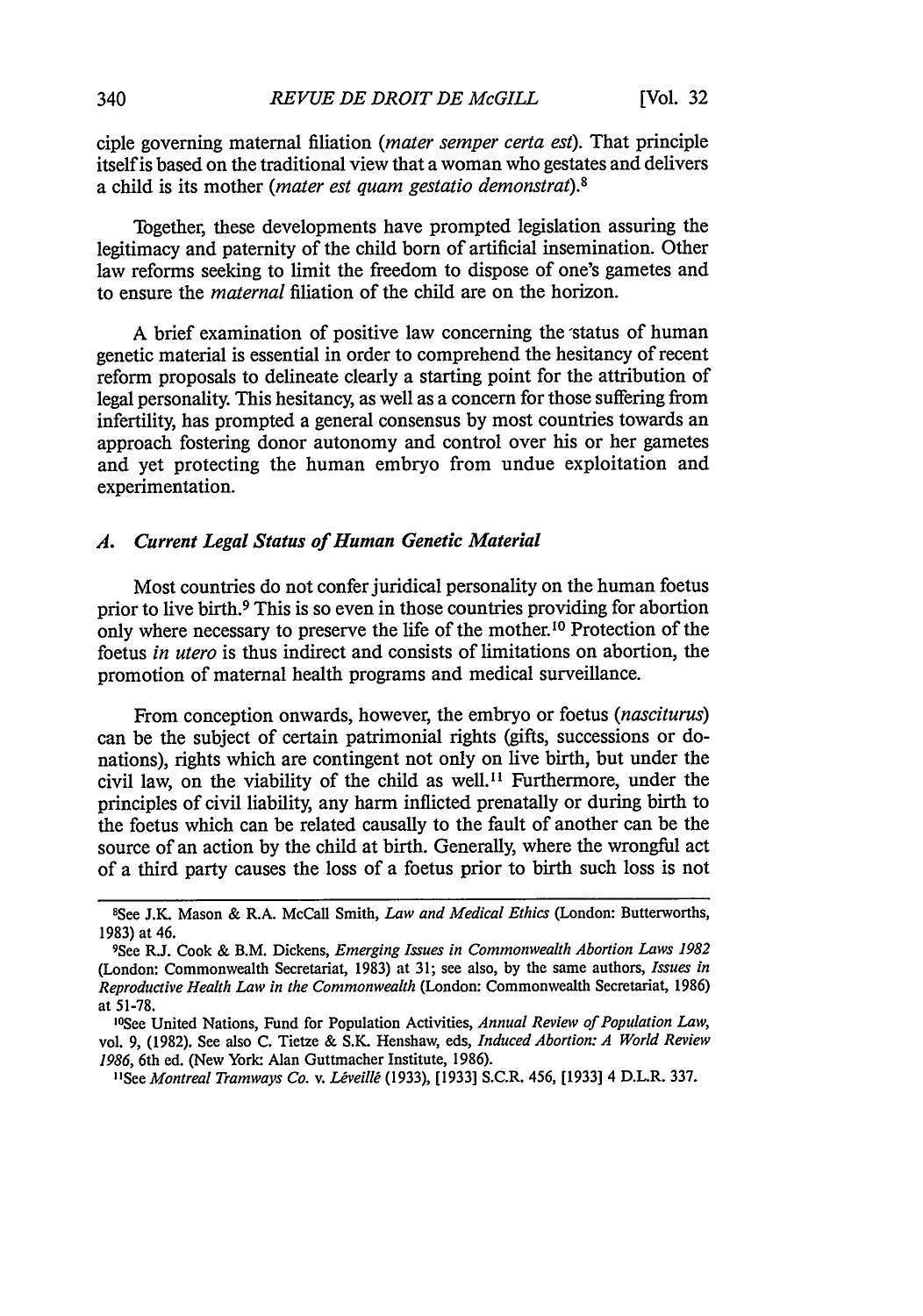compensable in itself for the parents in the absence of specific legislation. <sup>12</sup> Even in those countries having a limited legal period of abortion, wrongful loss of a foetus before or after that legal period, prior to viability or thereafter, is probably not compensable. Recent studies show a 62 percent natural spontaneous abortion rate prior to the twelfth week of pregnancy.<sup>13</sup> Thus, irrespective of abortion law and in the absence of specific wrongful death legislation, under current positive law damages cannot be claimed for prebirth wrongful loss of a foetus caused by a third party. This is due not only to the lack of legal personality of the foetus but also to problems in proving causation.

Under current positive law, no specific mention is made of early embryonic loss *in utero.* Generally, stillbirths are only recorded for those foetuses exceeding 500 grams in weight. 14 Yet, where abortion is prohibited or regulated, any attempt to provoke a miscarriage is usually considered criminal whether or not the woman is actually pregnant.15 Such an approach seems to indicate a greater concern for an abstract protection of human life than for the rights and freedoms of a person already in existence, namely, the woman.

These restrictions and variations on the "valuation" of foetal loss at various stages are as much based on an emphasis on patrimonial rights, or on some limited protection of human life, as they are linked to problems of proof. However, difficulties of proof may not be applicable to *in vitro* embryos where wrongful loss or destruction would immediately be evident and perhaps compensable for the parents. 16 The child once born could also sue for negligently caused injury whether it occurred before or after implantation in the mother. Yet again, under current positive law, the human embryo *in vitro* would not possess legal personality.

Turning from a discussion of the status of the embryo or foetus to the gametes themselves (sperm and ova), some countries have included sperm within the regenerative human tissues and organs covered by human tissue

- 1 3 R. Cook, "Legal Abortion: Limits and Contributions to Human Life" in R. Porter & M. O'Connor, eds, *Abortion: Medical Progress and Social Implications* (London: Pitman, 1982) 211 at 213.
- 1 4 See World Health Organization, *Health Aspects of Human Rights* (Geneva, 1976) at 14; see also World Health Organization, "Recommended Definitions, Terminology and Format for Statistical Tables Related to the Perinatal Period and Use of a New Certificate for Cause of Perinatal Deaths" (1977) 56 Acta Obstet. Gynecol. Scand. 247. 5
- <sup>15</sup>See Cook & Dickens, *Emerging Issues in Commonwealth Abortion Laws 1982, supra, note* 9 at 33.
- *6 Del Zio v. Manhattan's Columbia Presbyterian Medical Center,* No. 74 Civ. 3588 (S.D.N.Y. April 12, 1978).

<sup>1</sup> 2 See B.M. Knoppers, "Modem Birth Technology and Human Rights" (1985) 33 Am. J. Comp. Law **1.**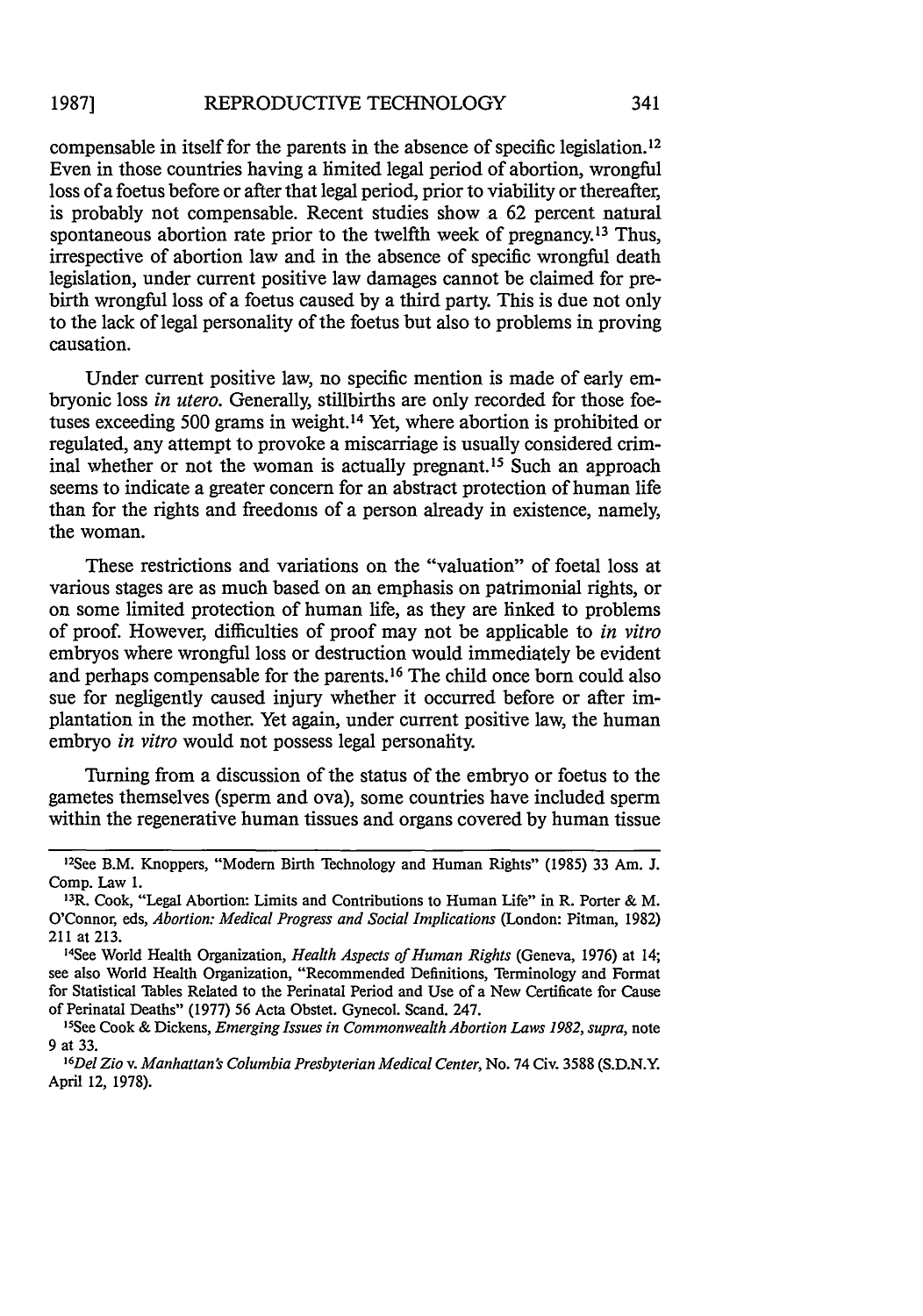gift legislation. These human gametes could also fall within the broad definitions of "body parts" under such legislation.<sup>17</sup> Some countries have specifically excluded "[t]he transfer of embryos, the removal and transplantation of testicles and ovaries and utilisation of ova and sperm" from the application of these rules. 18 Indeed, it was not until 1986 that there was a Council of Europe recommendation concerning the use of embryos and foetuses. <sup>19</sup>

However, there is a recent proliferation of legislation governing the medical and legal conditions under which artificial insemination by donor can be performed, including the renunciation of the donor to any filiation, the guarantee of donor anonymity, the necessity for spousal consent where the recipient is married, and the creation of an irrebuttable presumption of paternity and legitimacy of the child where such consent is given.<sup>20</sup>

Very few countries have any legislation in force on ova or embryo donation, or on *in vitro* fertilization. An exception to this is Sweden which under its current legislation requires permission of the National Board of Health and Welfare for the importation of frozen sperm. No mention is made of embryo donation, importation or exportation.<sup>2</sup>

Another exception to this general failure to legislate is the *Infertility (Medical Procedures) Act, 198422* of the State of Victoria in Australia. Although it has not been adopted as a whole, it constitutes the most comprehensive legislation in force with respect to the control of centers that offer infertility treatment as well as to the limits on the rights and freedoms of donors involved in artificial insemination by donor, *in vitro* fertilization and surrogacy. Its articles prohibit payment in excess of expenses incurred for the giving of gametes or embryos.<sup>23</sup> Both England and the State of Victoria in Australia have specifically prohibited commercial forms of surrogacy.<sup>24</sup>

<sup>19</sup>Recommendation 1046, supra, note 7.

<sup>23</sup>*Ibid.*, ss 11(6), 12(6), 13(7) and 13(9). As of August 10, 1986, these articles were not yet in force.

<sup>24</sup>See B.M. Knoppers, "Legislative Reforms in Reproductive Teehnology" (1986) 18 Ottawa L. Rev. [forthcoming].

<sup>17&</sup>lt;br><sup>17</sup>See the legislation reproduced in D. Giesen, *Medical Malpractice Law* (Bielefeld: Gieseking-Verlag, 1981) app. 2-3. 1 8Council of Europe, Committee ofMinisters, *Resolution 29 on Harmonization ofLegislation*

*ofMember States Relating to Removal, Grafting and Transplantation of Human Substances,* adopted 11 May 1978, art. 1(2) [hereinafter *Resolution 29].*

<sup>&</sup>lt;sup>20</sup>See J. Stepan, "Legislation Relating to Human Artificial Procreation" in *Artificial Procreation, Genetics and the Law: Lausanne Colloquium of November 29-30, 1985, supra, note* 2, 331.

See art. 6, *Code Relating to Parents, Guardians and Children,* as am. *Law No. 1139 of 20 December 1984* and *Law No. 1140 of 20 December 1984 on Insemination,* as reproduced in Stepan, *ibid.* at 335-36.<br><sup>22</sup>Vict. Acts 1984, no. 10163. The Act was assented to on 20 November 1984.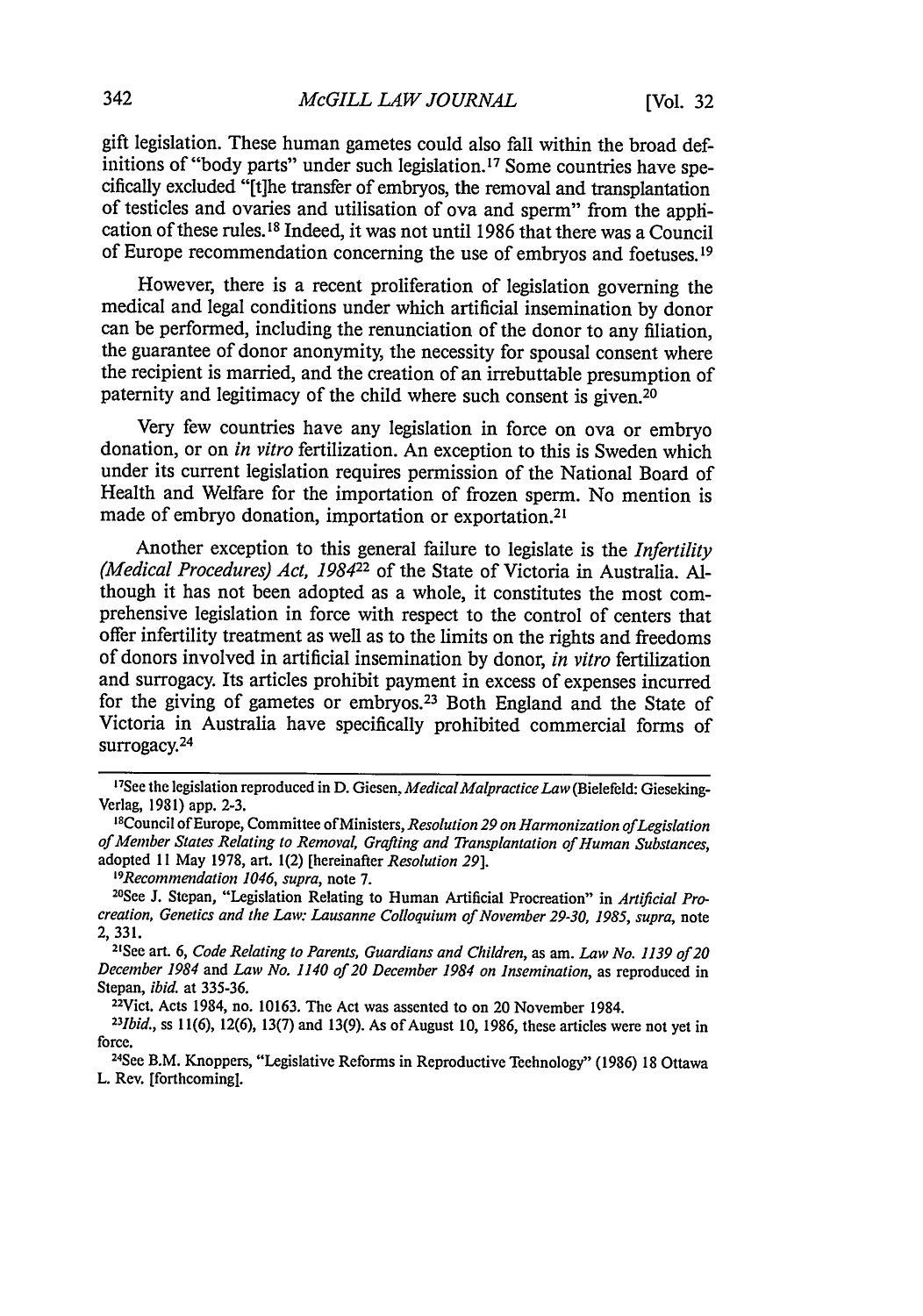Finally, legislation already in force prohibiting experimentation on the foetus *(in utero* or *extra uterum)* is generally presumed to be applicable to the *in vitro* embryo.<sup>25</sup> Distinctions need to be made however between "embryo research followed by transfer to a uterus and research where no transfer will occur ... [as well as] between laboratory and clinical research, or basic and applied research."<sup>26</sup> Foetal experimentation laws as they currently stand have "a chilling effect on embryo research."<sup>27</sup>

Current domestic private law then offers a limited protection and recognition to the foetus prior to live birth and even less so to the human embryo and individual gametes.

### *B. Private Law Reforms*

The question of whether the individual human gamete, embryo or foetus can be owned or passed on to one's heirs, donated to others, or experimented upon, traded, aborted, imported or exported concerns the actual degree of legal status or protection afforded to human life. Before any reform can be undertaken specifically with regard to the uses of human genetic material, its qualification as person or property must be decided. Commonwealth, American and European law reform commissions<sup>28</sup> studying

25 See L.B. Andrews, *New Conceptions* (New York: St Martin's Press, 1983) at 253; Geisen, *supra*, note 17 at 258.

<sup>26</sup>J.A. Robertson, "Embryo Research" (1986) 24 U.W.O. L. Rev. 15 at 16.

*27 Ibid.* at **18.** The State of Pennsylvania includes *in vitro* fertilization within its section on "prohibited acts": see Stepan, *supra,* note 20 at 356.

28 Among the more important commission reports considered in this study are the following: Australia, National Health & Medical Research Council, *First Report by NH & MRC Working Party on Ethics in Medical Research: Research on Humans* (Commonwealth Government Printer, August 1982) (Chair: R.R.H. Lovell) [hereinafter *NH & MRC Report*]; Queensland, *Report of the Special Committee Appointed by the Queensland Government to Inquire into the Laws Relating to Artificial Insemination, In Vitro Fertilization and Other Related Matters,* vol. 1 (March 1984) [hereinafter *Queensland Report*]; U.K., Department of Health & Social Security, "Report of the Committee of Inquiry into Human Fertilisation and Embryology" Cmnd 9314 (July 1984) (Chair. M. Warnock) [hereinafter *WarnockReport];* Council for Science and Society, *Human Procreation: Ethical Aspects of the New Techniques* (Oxford: Oxford University Press, 1984); Ontario Law Reform Commission, *Report on Human Artificial Reproduction and Related Matters, vols 1, 2 (Toronto: Ministry of the Attorney General, 1985) (Chair: J.R. Brei*thaupt) [hereinafter *O.L.R.C. Report];* Canada, Ministry of Health and Welfare, *Report of the Advisory Committee on the Storage and Utilisation of Human Sperm* (April 1981) (Chair. S. Segal); Medical Research Council of Canada, *Discussion Draft of Revised Guidelines on Research Involving Human Subjects* (Ottawa, October 1986); Federal Republic of Germany, Arbeitsgruppe des Bundesministers fur Forschung und Technologie und des Bundesministers der Justiz, *In Vitro Fertilisation, Genomanalyse und Gentherapie: Bericht der Gemeinsamen* (Munich: J. Sweitzer Verlag, 1985); France, Comit6 consultatif national d'6thique pour les sciences de la vie et de la santé, *Rapport 1984* (Paris: La Documentation Française, 1985) (Chair: J. Bernard); France, Comité consultatif national d'éthique pour les sciences de la vie et de la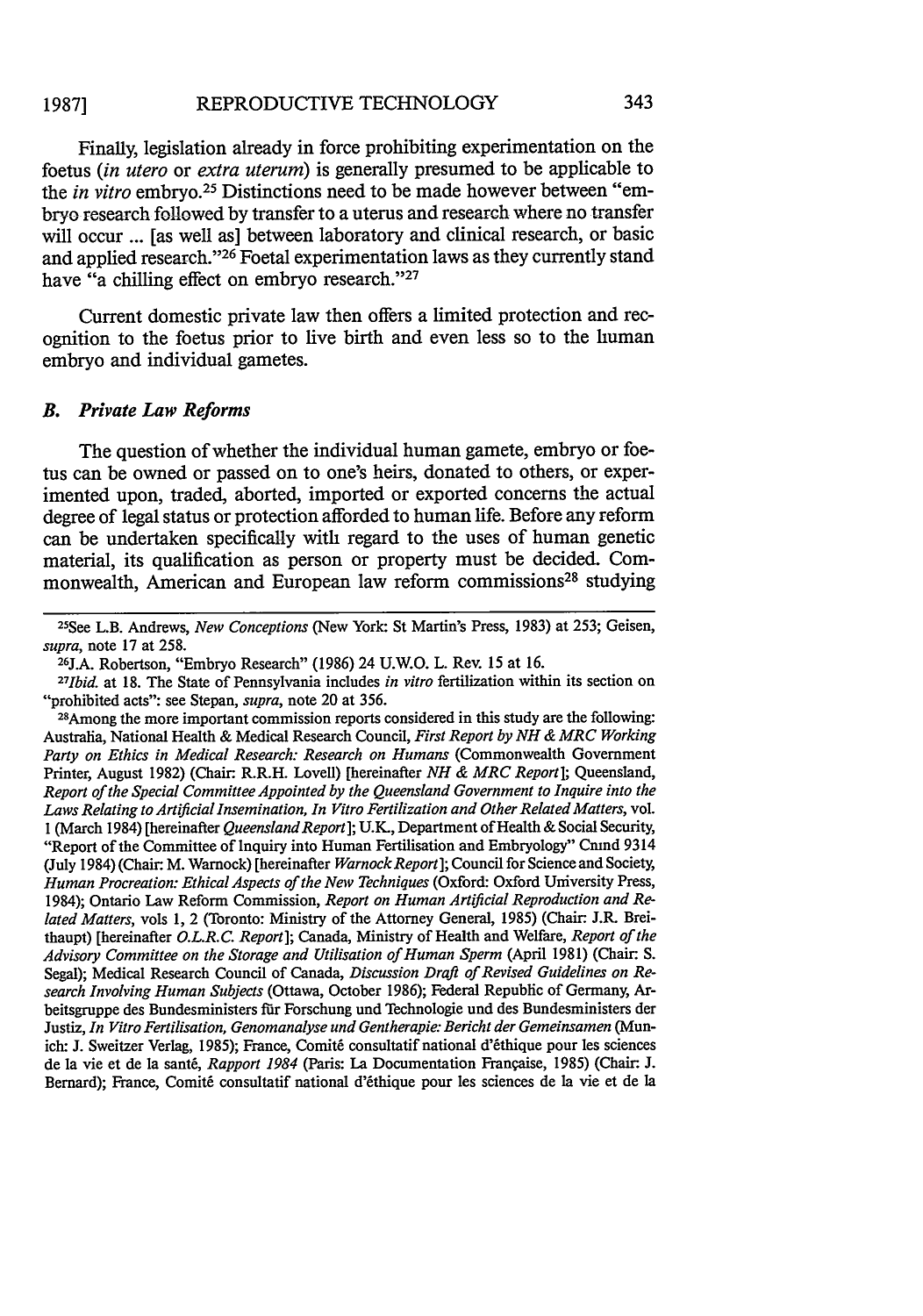ing the impact of reproductive technologies on private law have arrived at some consensus on the issue of the future qualification of the embryo. No report recommended that the embryo be expressly recognized as possessing legal personality, that is, the status of personhood under law, prior to implantation or live birth. <sup>29</sup>

Nevertheless, it should be remembered that with gamete or embryo donation, there is a donation of genetic information. Even though all human tissues contain living cells, "each carrying all the genetic information needed to code for the synthesis of a person, ... [only] the genetic information carried by sperm and ova is *usable*<sup>30</sup> and accessible.<sup>31</sup> For that reason, no current reform proposal would leave the embryo *in vitro* in its current unprotected state. Moreover, due to its unique character, all proposals would exempt it from actual human tissue gift legislation. This is achieved by treating the embryo as human life worthy of protection, as having a special status,  $32$  or, according to the French national bioethics committee, as a "personne humaine potentielle".<sup>33</sup> In fact, in 1986 the Council of Europe recognized that the issue of the legal personality of the embryo was secondary to the search for appropriate legal protection.<sup>34</sup> It is not clear, however, whether this special status is distinguishable from the protection already afforded to the foetus *in utero* by the application of the positive law *nasciturus* principle, nor whether the proposals do more than protect the interests of others in the embryo.

Indeed, a closer examination of the issue of donor control in these proposals reveals a rather hybrid person/property approach to the question

<sup>29</sup>See Knoppers, *supra*, note 24, where this discussion on the protection of humain genetic material and private law reforms is more fully developed.

sant&, Avis *relatif aux* recherches *sur les embryons humains* in vitro *et d leur utilisation* ,i *des fins médicales et scientifiques* (Paris, 15 décembre 1986); Académie suisse des sciences médicales, *Directives médico-éthiques pour le traitement de la stérilité par fécondation in vitro et* transfert d'embryons: Version 1985 (Bâle, May 1985) (Co-Chairs: A. Cerletti & B. Courvoisier); American Fertility Society, *Ethical Considerations of the New Reproductive Technologies* (Birmingham, September 1986) published as supp. 1 of (1986) 46 Fertility and Sterility; American Fertility Society, *New Guidelines for the Use of Semen Donor Insemination* (Birmingham, October 1986) published as supp. 2 of (1986) 46 Fertility and Society; and World Health Organisation & Council for International Organizations of Medical Sciences, *Proposed International Guidelines for Biomedical Research (Geneva, 1982).* 

R. Jansen, "Sperm and Ova as Property" (1985) 11 **J.** Med. Ethics 123 at 124.

<sup>&</sup>lt;sup>31</sup>See Robertson, *supra*, note 26 at 37.

See *Warnock Report, supra,* note 28, no. 11.17.

<sup>&</sup>lt;sup>33</sup> See "Avis sur les prélèvements de tissus d'embryons ou de foetus humains morts à des fins thérapeutiques, diagnostiques et scientifiques" in *Rapport 1984, supra,* note 28, 23 at 23.

<sup>&</sup>lt;sup>34</sup>See principle 2 of Council of Europe, Ad Hoc Committee of Experts on Progress in the Biomedical Sciences, *Provisional Principles on the Techniques of Human Artificial Procreation and Certain Procedures Carried out on Embryos in Connection with those Techniques* (5 March 1986) at 3 [hereinafter *Provisional Principles].*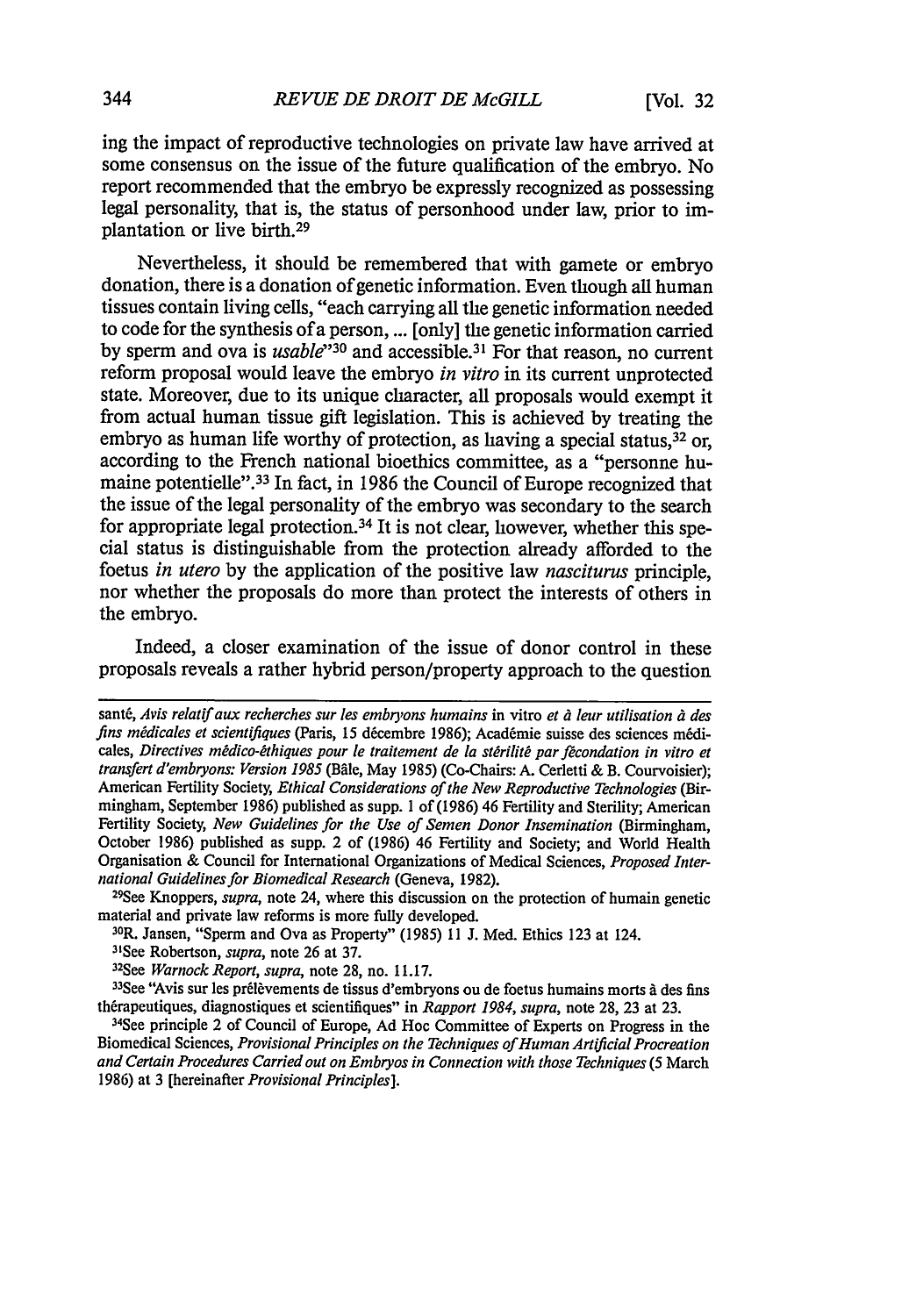of the embryo's status. This is due to the failure of current law to define clearly both the extent of, and limit on, self-determination over one's body, life and health, and whether this autonomy includes a proprietary or possessory interest in one's body parts.<sup>35</sup>

The American Fertility Society reports on reproductive technology consider gametes and concepti as property of the donors.<sup>36</sup> In contrast, commissions like the Warnock Committee in the United Kingdom specifically recommend that "legislation be enacted to ensure there is no right of ownership in a human embryo".<sup>37</sup>

Yet, the majority of law reform commissions also recommended that donors have full control over the uses to which their gametes are put. Thus, according to the Ontario Law Reform Commission, where there is a "fertilized ovum outside the body, produced with the gametes of the intended recipient and her husband or partner, [it] should be under the joint legal control of the man and woman",<sup>38</sup> with a right of survivorship in case of death. Moreover, in the case of the absence of a survivor, or dispute among joint donors, or storage beyond normal reproductive life, final authority over the embryo would pass to the physician, gamete storage bank or other government authority in actual possession. 39 Another commission has suggested that disputes over embryos go before the courts as in a custody or adoption case.<sup>40</sup>

Furthermore, while there seems to be consensus on a fourteen-day limit of growth *in vitro* of a human embryo prior to transfer to a recipient, there is none concerning donation of an embryo to third parties. Amongst the reasons given for the latter are problems of ethics, of possible consanguinity among unknown siblings following cryopreservation, of donors wishing to store "extra embryos" for their own future use, and of the difficulty in obtaining the consent of both donors.

<sup>3</sup> 5 See L.B. Andrews, "My Body, My Property" (October 1986) 16 Hastings Center Report 28; and B.M. Dickens, "The Control of Living Body Materials" (1977) 27 U.T.L.J. 142. *6*

*<sup>3</sup> Ethical Considerations of the New Reproductive Technologies* and *New Guidelines for the Use of Semen Donor Insemination, supra,* note 28. See also American Fertility Society, "Ethical Statement on In Vitro Fertilization" (1984) 41 Fertility and Sterility 12. *37 Warnock Report, supra,* note 28, no. 10.11. This may seem paradoxical considering that

the Warnock Commission would permit the selling and purchasing of human gametes or embryos, subject to licensing requirements: see *infra,* note 41.

<sup>&</sup>lt;sup>38</sup>Recommendation 27 of *O.L.R.C. Report,* vol. 2, *supra*, note 28 at 280.

*Ibid.* See also *NH & MRC Report, supra,* note 28 at 27. *<sup>40</sup>*

*Queensland Report, supra,* note 28.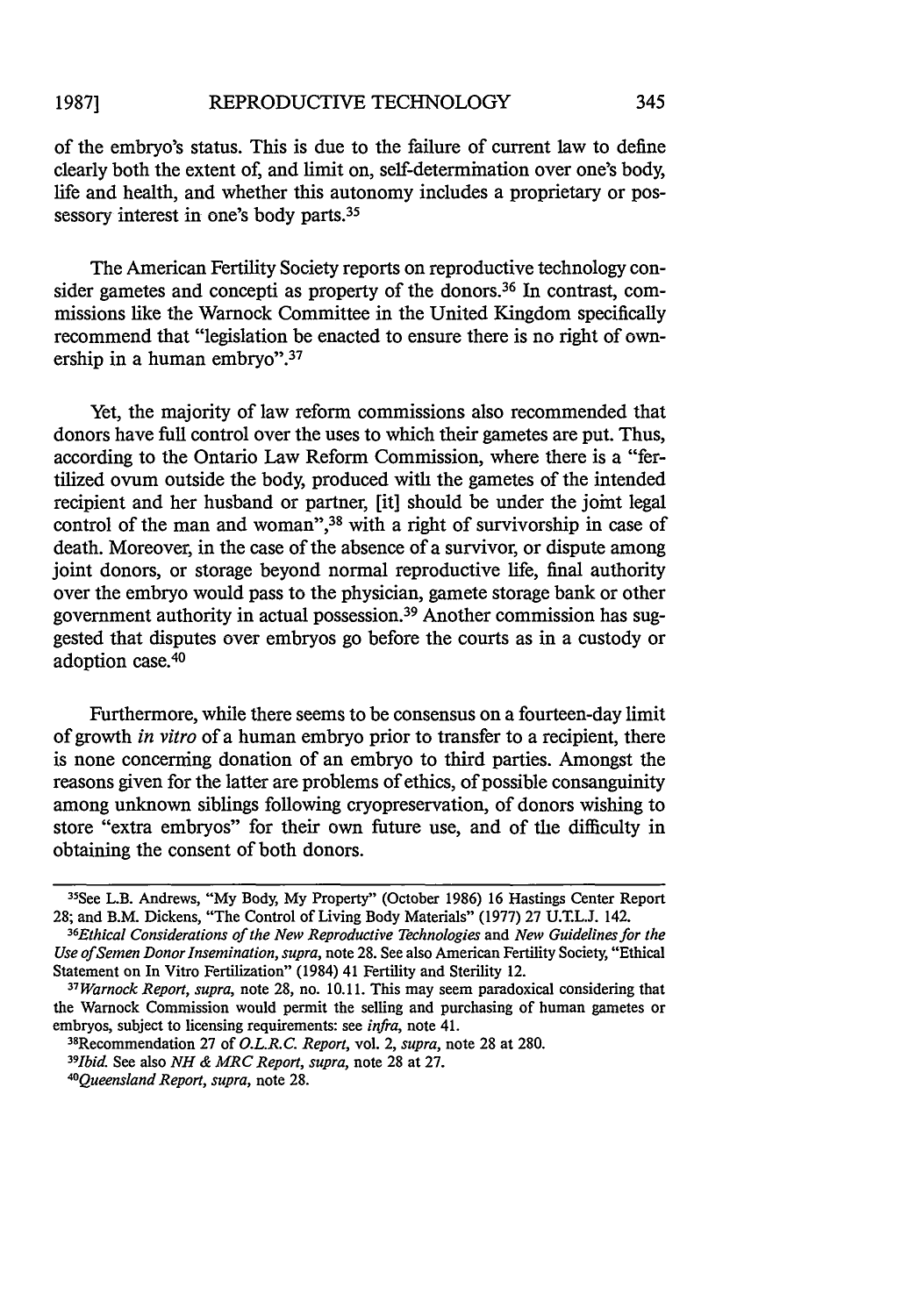The majority of the reports recommend the prohibition of experimentation on the embryo or embryonic tissues, or suggest the imposition of strict regulation. All reports are unanimous in recommending the prohibition of the implantation in a woman of an embryo subjected to nontherapeutic experimentation. Only two reports have advocated that storage banks be permitted to sell and purchase human gametes or embryos subject to regulation.4' The Ontario Law Reform Commission would go further and permit the exportation and importation of gametes and embryos subject to regulation.<sup>42</sup>

While all agree that the embryo *in vitro* constitutes human life worthy of protection (through future medical or statutory regulation of reproductive technology), the degree of recognition varies greatly from one commission report to another. Furthermore, while the majority deny the possibility of granting the donor a proprietary interest in human gametes or embryos, most would seem to grant the donor at least some possessory interest, and in some cases, a residual right. These options are indicative of the difficult political and social problems underlying the question. While this range of options, however, represents the particular compromises various jurisdictions were willing to make, if implemented in their present garden-variety form, they could also lead to forum-shopping by participants and scientists alike. 43 Indeed, there is no area where the need for some common international principles of respect and protection is more imperative, if we are truly to distinguish between human genetic material as property, as a simple product of conception or as human life.

# **II.** Public Law

The eventual adoption of the proposed domestic reforms will require a debate on the issues of public law. Claims of a legal right to parenthood or personal liberty, of a right to privacy of a right of access to these infertility treatment programs irrespective of marital status, or finally, of the right of the embryo itself to life or to inherit a genetic patrimony which has not been artificially changed will frame the eventual adoption or interpretation of any domestic regulation. These issues have been treated only indirectly within national constitutional provisions relating to human rights. Their future delineation will also be subjected to scrutiny and refinement under international human rights instruments.

42Recommendation 18 of *O.L.R.C. Report, ibid.*

<sup>4</sup>t See *Warnock Report, supra,* note 28, no. 13.13; and recommendation 17 of *O.L.R.C. Report,* vol. 2, *supra*, note 28 at 277. See also Sweden, *Law No. 1140 of 20 December 1984 on Insem*ination, *supra,* note 21 at 335-36.

<sup>43</sup> See, generally, Widmer, *supra,* note 2; Revillard, *supra,* note 4; and Stepan, *supra,* note 5.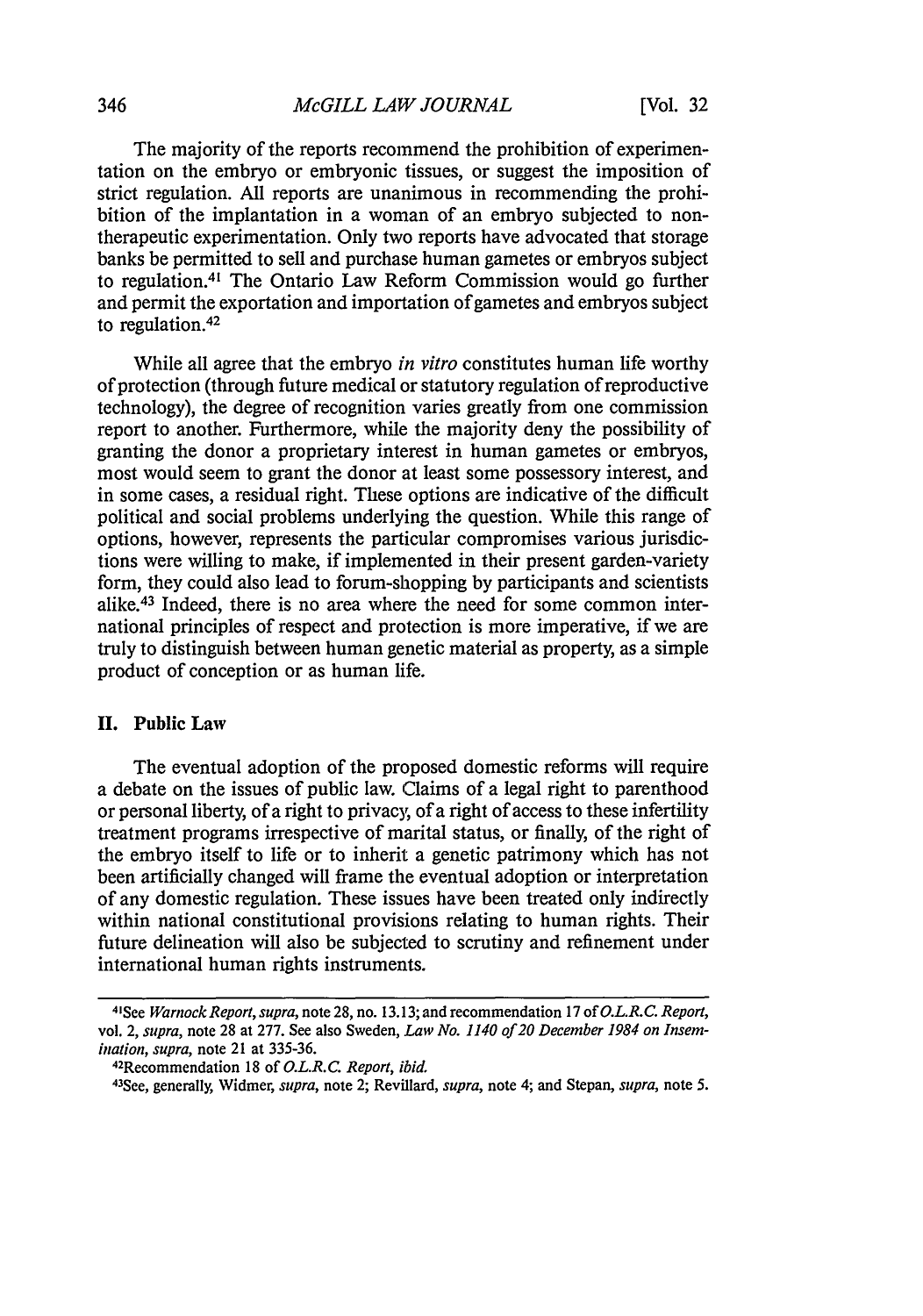### *A. Constitutional Law*

Prior to the advent of reproductive technologies, most constitutional debates centered on the abortion issue, a discussion of great importance for the legal status and protection of human genetic material. A brief examination of the possible resolution of the constitutional issues is necessary in order to understand the current reform proposals specific to the area of reproductive technology.

The constitutional right to life is again limited by the interpretation to be given by the courts to the notion of "person", or "everyone", or "individual", or "human being" possessing the right. Thus, unless qualified as a "person", as included under "everyone", or "individual", or unless considered as a "human being", the right (whatever its ambit) would not apply to the foetus or human embryo. Furthermore, the right to life of the foetus has been held to be a right limited by abortion law.<sup>44</sup> The commencing point for State interest in the protection of the foetus is then subject to the statutory time period for abortion or, in its absence, to indications prescribed by law (notably, the life of the mother). The interest of the potential father is also limited in that his consent is usually not a legal prerequisite for abortion.<sup>45</sup>

In the initial stages of pregnancy, then, there is currently no constitutional right to life of the foetus or embryo.<sup>46</sup>

Once past the early stages of pregnancy, however, there is an expansion of legal protection of the unborn. This protection is being challenged by a claimed constitutional right to procreative autonomy by the woman. There has only been a limited recognition of procreative autonomy and then it has generally fallen within the concept of personal liberty.<sup>47</sup>

1n the United States, see *Roe v. Wade,* 410 U.S. 113 (1973), aff'd *Thornburgh v. American College of Obstetricians and Gynecologists,* 106 **S.** Ct 2169 (1986).

<sup>44</sup>In France, see Cons. const., 15 janvier 1975, J.O. 16 janvier 1975; in Austria, see Verfassungsgerichtshof, 2 Eu GRZ 74 (1975); in Italy, see Corte Constituzionale, 1 Eu GRZ 167 (1975). See also R Sieghart, *The International Law of Human Rights* (Oxford: Clarendon Press, 1983) at 132; and A.E. Michel, "Abortion and International Law: The Status and Possible Extension of Women's Right to Privacy" (1981-82) 20 J. Fam. L. 241.

<sup>45</sup>For the United Kingdom, see *Paton v. British Pregnancy Advisory Service Trustees* (1978), [1978] 2 All E.R. 987, [1978] 3 W.L.R. 687 (Q.B.); for France, see Cons. d'État, 31 octobre 1980, *L.,* J.C.R 1982.11.19732; and for the United States, see *Planned Parenthood of Missouri v. Danforth, 428 U.S. 52 (1976).* 

Knoppers, *supra,* note 12 at 21; see also S.L. Isaacs, "Reproductive Rights 1983: An International Survey" (1982-83) 14 Colum. Human Rights L. Rev. 311 at 339-50. Professor Stepan cites Chile and Ireland (save the exception for the life of the mother) as the only two countries in which constitutional provisions prohibit abortion, even at the early stages of pregnancy: see J. Stepan, "How the Law Reacts to Various Stages of the Development of Potential Life" (Address to Seventh World Congress on Medical Law, Gent, 18-22 August 1985) at I-1 [unpublished]. <sup>47</sup>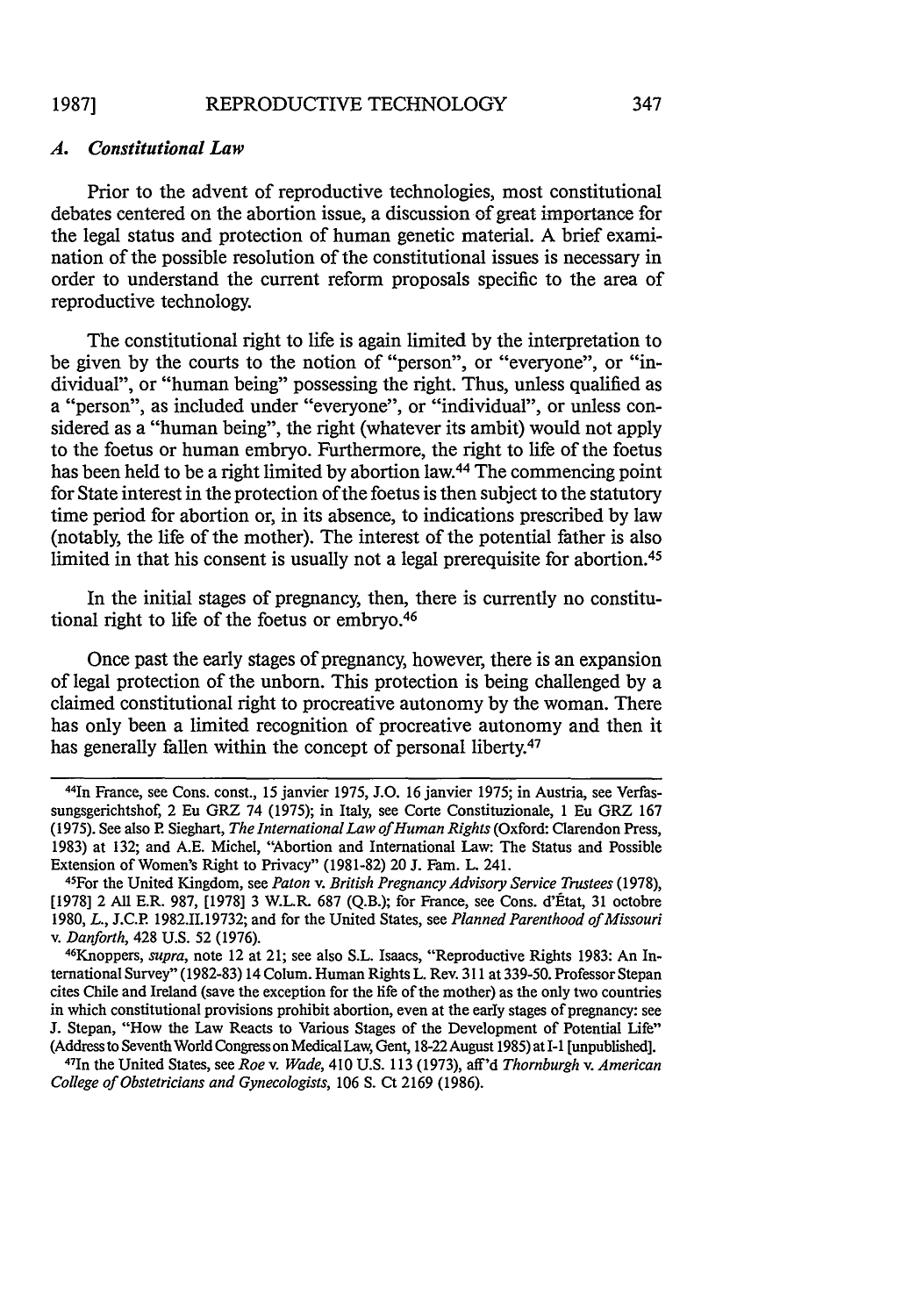The constitutional right of privacy has also been invoked with regards to procreative autonomy. The right to privacy includes the individual constitutional right to be free from unwarranted governmental intrusion into matters so fundamentally affecting a person as the decision whether to bear or beget a child,48 or to found a family,49 or to have the number and spacing of children that he or she desires.50 To date, the interpretation by the courts of this right demonstrates an effort to balance State interest in health, safety, welfare or morality against individual rights. However, no Constitution or court has yet addressed the possibility of State limitation or regulation of the means used by individuals to procreate. In fact, no legislator or court has addressed the possibility of preconceptual regulation by the State of the individual means used to procreate.<sup>51</sup>

The proposals for reform do not contain much discussion pertaining to the constitutional issues surrounding reproductive technologies. The four most fundamental constitutional issues are the right to procreate, the right of access to assisted conception without discrimination, the right to marry and found a family, and the right to life.

Presuming then the legality of artificial conception techniques (excepting surrogacy), and taking these rights in turn, few States expressly mention the "human right to freely decide whether to have or not to have children." <sup>52</sup> American case law, however, has included this right within the right of privacy.<sup>53</sup> An express mention may not be necessary considering the fact that most States have traditionally ranked marriage and the family (including the freedom or obligation to reproduce) as being of public interest. Any

*See, e.g., Constitution of the Socialist Federal Republic of Yugoslavia,* art. 191; *Constitution of the Republic of Portugal,* art. 67; *Constitution of Ecuador,* art. 25; *Constitution of Mexico,* art. 4. See also the *National Population Policy Law* of Peru, as reproduced in (1985) 36 Int. Dig. Hith Leg. 980-83. <sup>5</sup> See, however, the recent case *of Eve v. Mrs. E.* (1986), [1986] 2 S.C.R. 388 at 434, *(sub*

*nom. Re Eve)* 31 D.L.R. (4th) **I** where, refusing to authorize a hysterectomy intended to sterilize a mentally incompetent adult female, the Court affirmed "[tihe importance of maintaining the physical integrity of a human being.., particularly as it affects the privilege of giving life". <sup>52</sup>

Croatia, *Law of2l April 1978 on Medical Measures to Implement the Right to Freely Decide on the Birth of Children,* art. 1, as reproduced in Stepan, *supra,* note 20 at 345. See also the constitutional provisions, *supra*, note 50.

3See *Roe v. Wade, supra,* note 47. See also *Skinner v. Oklahoma,* 316 U.S. 535 (1942). The American position contrasts with the Canadian decision of *R.* v. *Morgentaler, supra,* note 49 at 376-79, where the Ontario Court of Appeal found that the right of personal privacy as understood in American case law was not included under the right to life, liberty and security of the person as found in s. 7 of the *Canadian Charter of Rights and Freedoms,* Part I of the *Constitution Act, 1982,* being Schedule B of the *Canada Act 1982* (U.K.), 1982, c. **11.**

<sup>48</sup> See, for the United States, *Eisenstadt v. Baird*, 405 U.S. 438 (1972)

<sup>1</sup>n Canada, see *R.* v. *Morgentaler* **(1985),** 52 O.R. (2d) 353 at 377, 22 D.L.R. (4th) 641 (C.A.) [hereinafter cited to O.R.]. The Court found no fundamental right to procure an abortion, yet it concluded that the right to decide whether or not to have children was "so deeply rooted in our traditions and way of life as to be fundamental ...".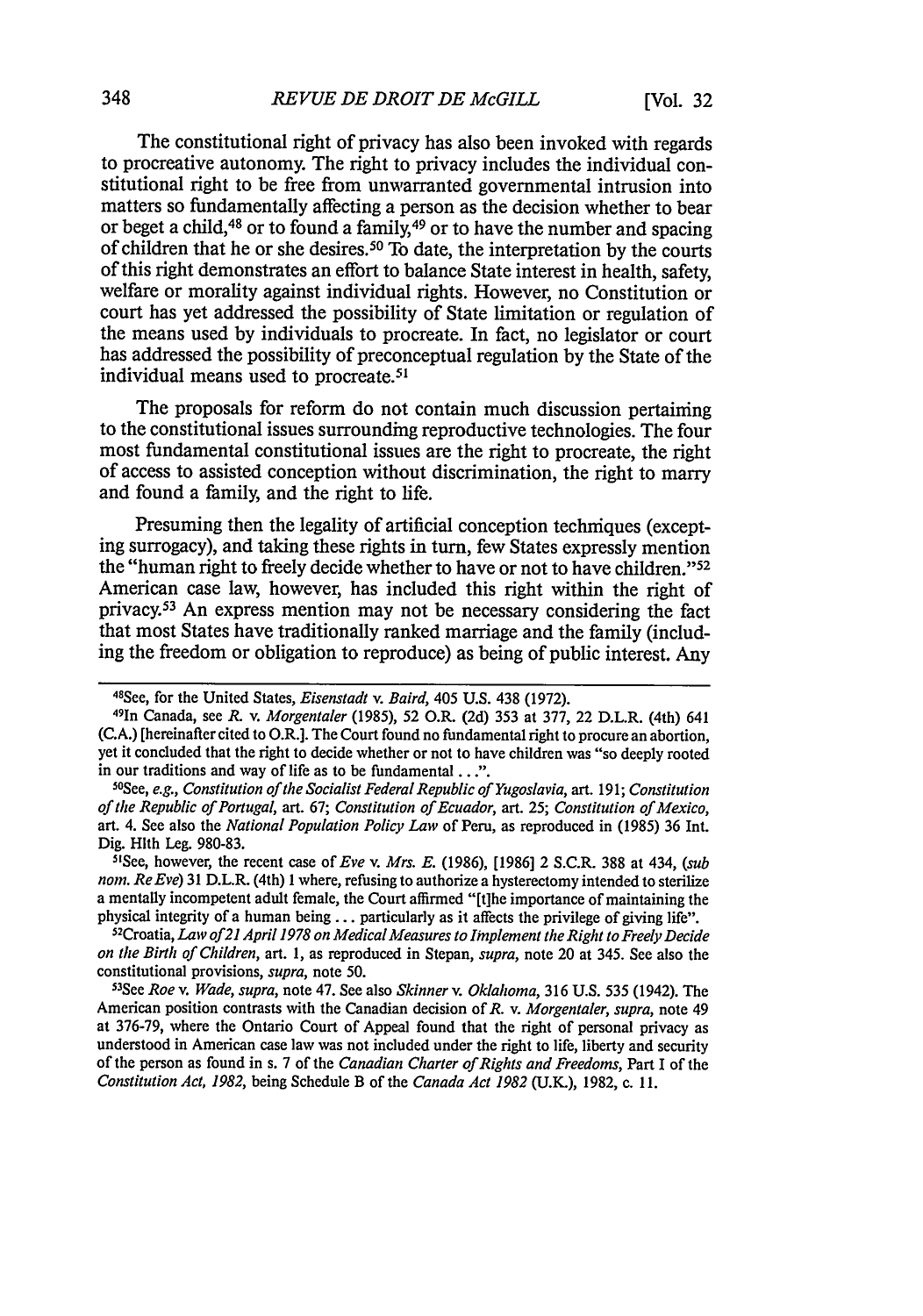prohibition of, or limitation on, the recourse to assisted conception, even if considered as a "liberty" or "privacy" right, could probably be justified under a reasonable limitation clause as found in most State constitutions.<sup>54</sup>

Furthermore, an express legislative prohibition against reproductive technologies would equally affect fertile couples seeking to avoid the transmission of genetic diseases by the use of artificial conception. Since at present most proposals for reform concern private law, the future inclusion of a constitutional right to procreate by whatever means available as an expression of personal liberty or privacy is uncertain.

Even in those countries whose legislation requires the State to assure medical services in the case of sterility, the duty of the State to provide medical services cannot be considered the equivalent of a constitutional right to procreate. <sup>55</sup>

Turning to the right of access, the recommendation to adopt an unqualified constitutional right of access to assisted conception without any discrimination based on criteria such as age, marital status, sexual orientation or other social conditions is not found in any proposed reforms. They do contain, however, restrictions based on the age of the donor or recipient, on marital status and spousal consent as an eligibility requirement. Some of these restrictions might not withstand constitutional challenge. Psychosocial criteria such as the "stability" or "ability to nurture" of a couple or individual could also be subject to constitutional challenge. <sup>56</sup>

The right to found a family is not found in most national constitutions. 57 Again, such a right need not be expressly articulated in fundamental documents in order to exist and could well exist conventionally in the absence of any prohibition. The Constitution of Italy gives considerable importance to the family as an autonomous unit with its own normative structure. It consecrates the right of individuals to freely organize their familial relations.58 Again, the question remains open whether this right includes constitutional protection of a right to reproductive technologies. Finally, the

<sup>56</sup>See Knoppers, *supra*, note 24.

See, however, the constitutional provisions, *supra,* note 50.

*58 Constitution of Italy,* arts 29-31.

S 4 See the essays in A. de Mestral *et aL,* eds, *The Limitation of Human Rights in Comparative Constitutional Law (Cowansville, Qué.: Yvon Blais, 1986).* 

See Portugal, *Law No. 3184 of 24 March 1984 on Sexual Education and Family Planning,* art. 9, as reproduced in Stepan, *supra,* note 20 at 334; Croatia, *Law of21 April 1978 on Medical Measures to Implement the Right to Freely Decide on the Birth of Children, supra,* note 52, art. 29: "A woman and a man who cannot fulfil their wish for their own descendant have the right to medical help"; and see Slovania, *Law of 20 April 1977 on Medical Measures to Implement the Right to a Free Decision on the Birth of Children,* art. 31, as reproduced in Stepan, *supra* at 348.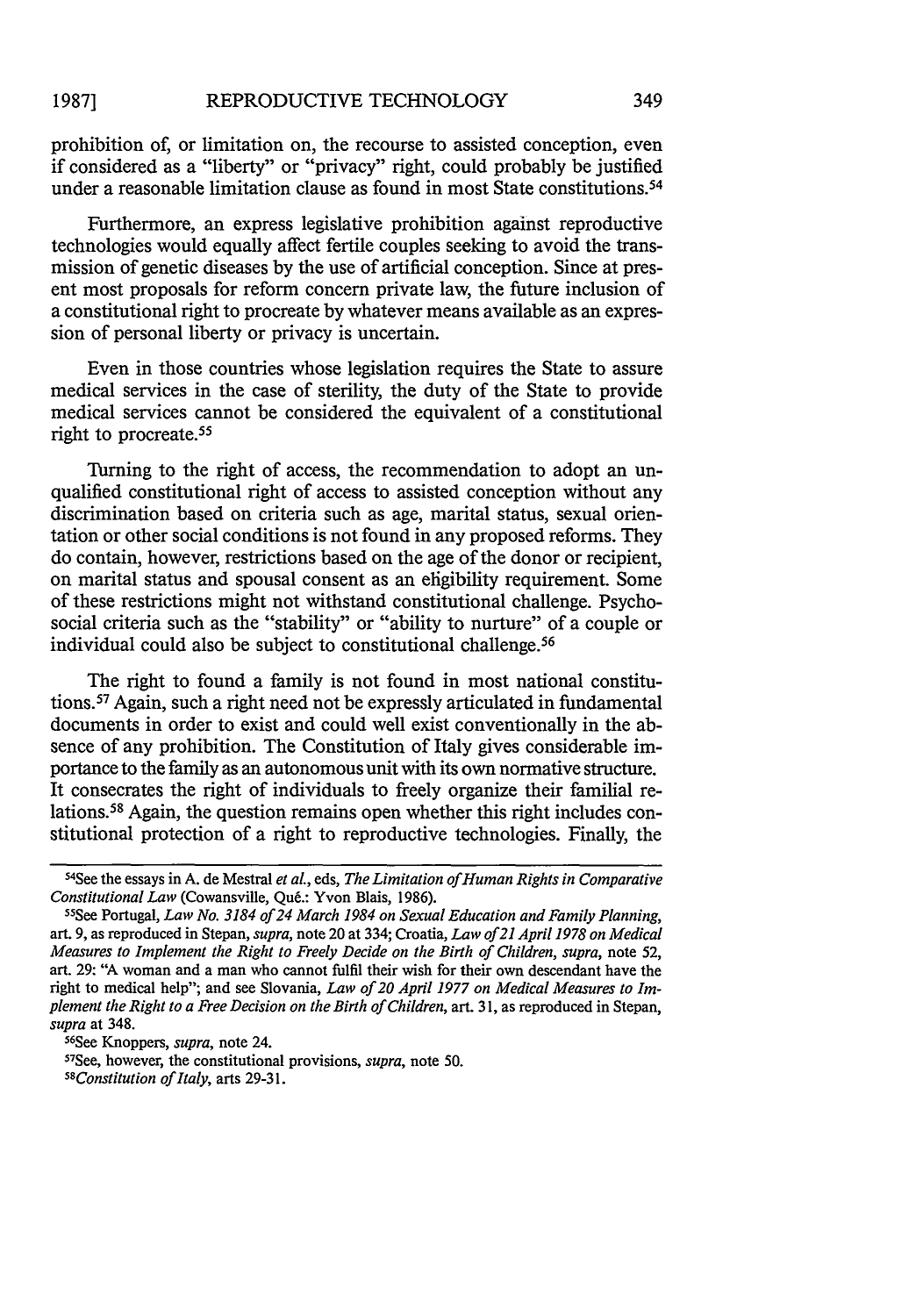right to found a family may also be included under the fundamental right to liberty or to privacy. This right to found a family has however been expressed most frequently in international conventions.<sup>59</sup>

In the context of reproductive technologies, no constitutional proposals for reform have been made with regard to the right to life. 60 Such a right could however be extended to the embryo or foetus if States were to protect potential human life or potential persons under domestic law reforms. We have seen that such a right is limited in order to protect the mother's life or health.<sup>61</sup> Furthermore, "[t]he question of whether the right to life implies the right to reproduce life has also not yet been pronounced upon authoritatively."<sup>62</sup> Such a decision would have an impact not only for the infertile seeking access to this technology but also for the question of sterilization. Indeed, the repeal of involuntary sterilization laws as well as the movement towards the recognition of the right of the handicapped to reproduce could well establish an equivalent right for the infertile.<sup>63</sup>

It remains to be seen whether the current limitations on constitutional rights are compatible with international law which obliges States to bring their legislation into conformity with international human rights obligations.

# *B. International Human Rights Lav*

Under principles of international human rights law the question of the status, protection and uses of, and access to, human genetic material could be raised under the right to marry **and** to found a family, the right to life, the right to equality, the right to health, to respect for privacy and family life and to dignity. Taking these rights in turn, we will first examine their possible applicability before raising those issues that need to be answered and may not necessarily be covered **by** such rights.

<sup>&</sup>lt;sup>59</sup>See *infra*, notes 64, 65 and 67-69.

See, however, with respect to domestic regulation, the *"in vitro* provision" of the Illinois *Abortion Law of 1975,* **I11.** Rev. Stat. ch. 38 s. 81-26(7) (1981):

Any person who intentionally causes the fertilization of a human ovum by a human sperm outside the body of a living human female shall, with regard to the human being thereby produced, be deemed to have the care and custody of a child for the purposes of Section 4 of the Act to Prevent and Punish Wrongs to Children, approved May 17, 1877, as amended, [Ill.Rev.Stat. ch. 23, s. 2354 (1981)] ....

*Roe v. Wade, supra,* note 47. See also, M.-T. Meulders-Klein & B. Maingain, "Le droit de disposer de soi-même: Étendue et limites en droit comparé" (1982) 14 Journées Juridiques Jean Dabin 215, nos 61-65.

<sup>&</sup>lt;sup>62</sup>Sieghart, *supra*, note 44 at 132.

See *Eve v. Mrs. E., supra,* note *51.*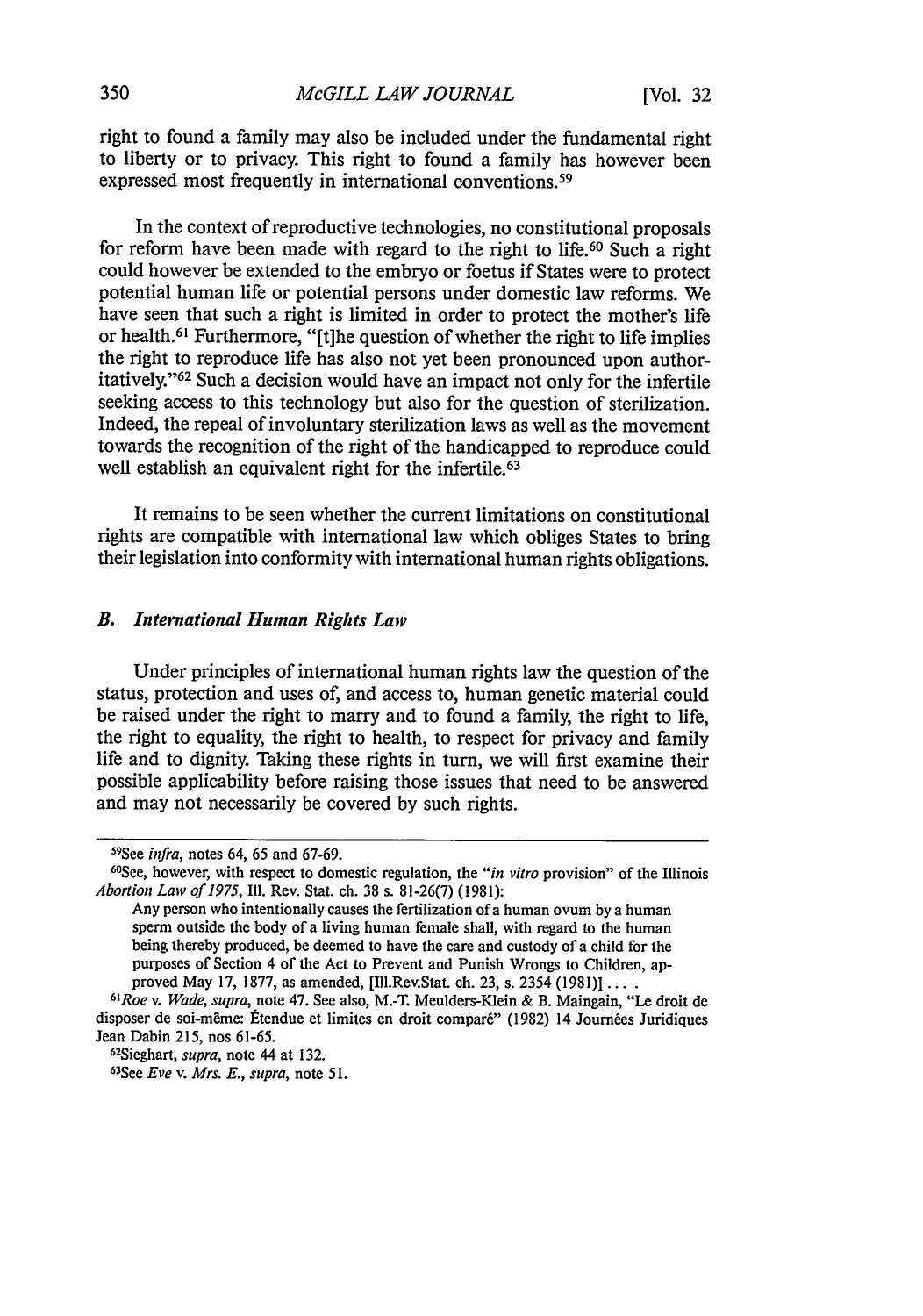The 1948 *Universal Declaration of Human Rights* recognizes the right to marry and found a family.64 This right was reiterated under the *International Covenant on Civil and Political Rights65* which requires States to undertake "to respect and to ensure to all individuals within [theirl territory **...** the rights recognized in the ... Covenant, without distinction of any kind ...".<sup>66</sup> The language of these instruments would seem to link marital status with the right to found a family, perhaps precluding recourse by single individuals seeking access to reproductive technologies, but also indicating that married persons could raise legal questions if access were refused.

For those countries party to it, the *International Covenant on Economic, Social and Cultural Rights* requires a recognition that "[t]he widest possible protection and assistance should be accorded to the family ...".<sup>67</sup>

According to the Ontario Law Reform Commission, "[t]aken together, these provisions may require ratifying States to protect the establishment of families, by legislation if possible and necessary, and to afford individuals access to such 'benefits of scientific progress and its applications' as artificial means of conception, or at least not to deny that access where it is available."<sup>68</sup> It is, of course, a duty of governments to enact legislation to implement treaties covering matters within their jurisdiction when such legislation is necessary.

The *European Convention* also provides for the right to found a family without any express restrictions.<sup>69</sup> Yet as we have seen, this right is not absolute in that a husband has no enforceable right to prevent his wife from obtaining a legal abortion.70 Thus, "provided that legislation adequately respects privacy interests in early pregnancy, it may impose limits upon abortion thereafter consistently with human rights provisions".71 Similarly,

<sup>64</sup> G.A. Res. 217A, 3 U.N. GAOR Pt I, U.N. Doc A/810 (1948), Art. 16(1) [hereinafter *Universal Declaration].*

<sup>6516</sup> December 1966, 999 U.N.T.S. 171, Can. T.S. 1976 No. 47, Art. 23(2). *<sup>66</sup> Ibid.,* Art. 2. See also the *American Convention on Human Rights,* Art. 17(2), as reproduced in Inter-American Commission on Human Rights, Organisation of American States, *Handbook of Existing Rules Pertaining to Human Rights* (29 March 1979) O.A.S./ser.L/V/II.23/doc.21 rev.6 at 48ff [hereinafter *American Convention*]: "The right of men and women of marriageable age to marry and to found a family shall be recognized . . . ."

age to marry and to found a family shall be recognized **...."** 6716 December 1966, 993 U.N.T.S. 3, Can. **T.S.** 1976 No. 46, Art. 10(1). *<sup>68</sup>*

*<sup>0.</sup>L.R.C. Report,* vol. 1, *supra,* note 28 at 37. *<sup>69</sup>*

*Supra,* note 6, Art. 12. See also Sieghart, *supra,* note 44 at 203. *70Paton v. British PregnancyAdvisory Service Trustees, supra,* note 45, which was subsequently heard in Eur. Comm. H.R., No. 8416/79, Decision of 13 May 1980, *X.* v. *The United Kingdom,* 19 D.R. 244 *(sub nom. Paton v. United Kingdom)* 3 E.H.R.R. 408.

*<sup>7</sup> Emerging Issues in Commonwealth Abortion Laws 1982, supra,* note 9 at 63.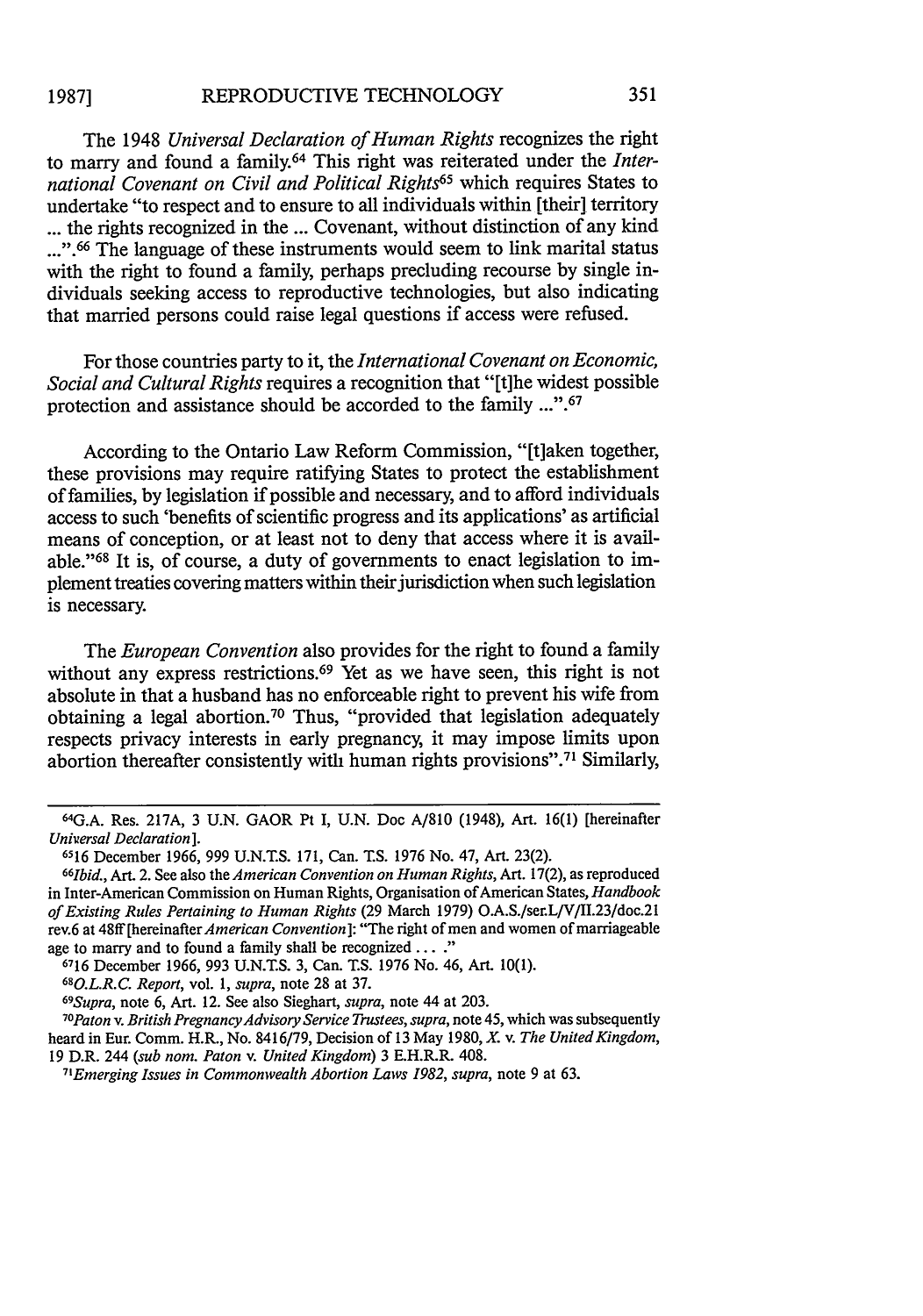a lawfully convicted person detained in prison does not have the right to be given the actual possibility to procreate.72

The right to life is found in various international instrnments.<sup>73</sup> According to one author, this right is not absolute in that human life can be deliberately terminated in certain specified cases, in contrast to other absolute rights such as freedom from torture, ill treatment and slavery cases: "It may therefore be said that international human rights law assigns a higher value to the quality of living as a process, than to the existence of life as a state."74

This interpretation is borne out by the jurisprudence. The ambit of the right to life has frequently been raised before the European Commission of Human Rights. In 1960, it heard an application by a Norwegian citizen against a resolution passed by the Norwegian Parliament providing for the interruption of pregnancy under certain circumstances. On behalf of parents and the abortus, the citizen requested the Commission to decide "[w]hether the human right to beget offspring is an inalienable human right or if not, under what conditions and circumstances that this right may be forfeited, and whether human rights are fully applicable to the human embryo from the time of conception, or if not, at what stages in the development of the human individual these rights take part and full force".<sup>75</sup> Since the applicant was not himself subject to the domestic legislation, the Commission did not consider itself competent to examine *in abstracto* the question of the conformity of the Act with the provisions of the *European Convention.* In 1980, however, the Commission held that "[e]veryone's right to life" under article 2 of the *European Convention* did not, at least in the early stages of pregnancy, include the unborn.<sup>76</sup>

Similarly, in the 1981 case of *Baby Boy*,<sup>77</sup> the Inter-American Commission on Human Rights considered the scope of the right to life contained in Article I of the *American Declaration* and its equivalent in Article 4 of the *American Convention.* The *American Declaration* upholds the right to

<sup>74</sup>Sieghart, *supra*, note 44 at 130.

75No. 867/60, Decision of 29 May 1961, *X.* v. *Norway,* 6 C.D. 34, 4 YB.Conv. H.R. 270. *<sup>76</sup> . v. United Kingdom, supra,* note 70.

77Case 2141 (United States) (6 March 1981), O.A.S./ser L/V/II.52 doc.48, as reprinted in (1981) 2 Human Rights L.J. 110 [hereinafter *Baby Boy* cited to Human Rights L.J.].

<sup>72</sup> Eur. Comm. H.R., No. 6564/74, Decision of 21 May 1975, *X. v. United Kingdom,* 2 D.R. 105.

*<sup>73</sup>Universal Declaration, supra,* note 64, Art. 3; *American Declaration ofthe Rights and Duties of Man,* Art. I, as reproduced in *Handbook of Existing Rules Pertaining to Human Rights, supra,* note 66 at 16ff [hereinafter *American Declaration]; International Covenant on Civil and PoliticalRights, supra,* note 65, Art. 6(1); *European Convention, supra,* note **6,** Art. *2(1);African Charter on Human and Peoples' Rights,* Art. 4 (Nairobi, 28 June 1981), as reproduced in 4 E.H.R.R. 417 [hereinafter *African Charter*].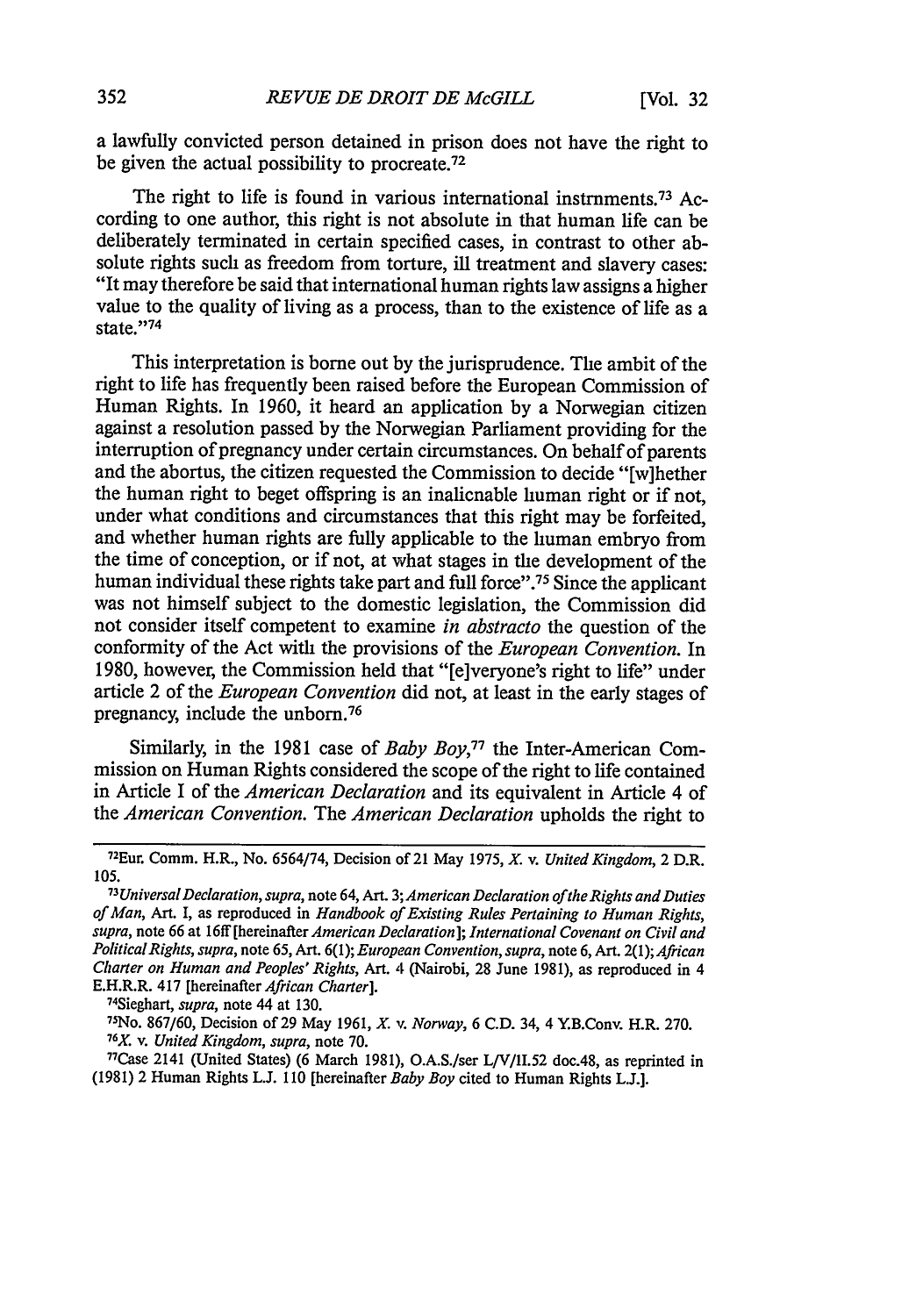life78 (for every "human being") as does the *American Convention79* (for every "person"), the difference being that the latter protects the right "in general, from the moment of conception". According to the applicants, the 1973 American abortion case *Roe v. Wade80* constituted a violation of the right to life in ending the legal protection of unborn children. A majority of the Commission found that United States abortion laws and policies were not in violation of the *American Declaration.* In contrast to the Norwegian case, the issue of standing for purposes of jurisdiction was not raised. "Failure to discuss the issue produces the incongruous impression that the fetus is a 'person' for jurisdictional purposes, but not a 'human being' for Article **I** $.91$ 

Under the *American Declaration,* no precise moment is chosen for the commencement of the right, leaving to each State the power to determine in its domestic law whether life begins and warrants protection from the moment of conception or at any other stage of development prior to birth. Furthermore, to argue that the foetus is included under the wider term "human being" fails to take into account the final clause of the *American Declaration* limiting rights and freedoms by the rights and freedoms of others such as the mother's right to life, physical well-being and privacy. Thus even if the "human being" were held to exist from the moment of conception, abortion would not necessarily be precluded. $82$  The final conclusion of the Commission on the use of the *American Convention* to expand the *American Declaration* was that it could not impose an interpretation of an absolute concept of the right to life from the moment of conception found in a treaty that a State had not duly accepted or ratified.83

The rights to equality, to health, and to privacy and family life have traditionally been discussed with respect to the protection of human life. Nevertheless, in the future, these three rights could be raised in the context of the protection of genetic material.

The right to equality  $84$  could be raised by those seeking access to medical treatment for infertility as for any other disabling condition, or by women

*Baby Boy, ibid.* at 129-30. *<sup>84</sup> Universal Declaration, supra,* note 64, Arts 1 and 7; *American Convention, supra,* note 66, Arts 1 and 24; *International Covenant on Economic, Social and Cultural Rights, supra,* note 67, Arts 2 and 3; *African Charter, supra,* note 73, Art. 3. See also A.E Bayefsky, "Defining Equality Rights" in A. Bayefsky & M. Eberts, eds, *Equality Rights and the Canadian Charter of Rights and Freedoms* (Toronto: Carswell, 1985) 1.

*<sup>78</sup> Supra,* note 73. *<sup>79</sup>*

*Supra,* note **66,** Art. 4. *<sup>8</sup> <sup>0</sup>*

*Supra,* note 47. **<sup>81</sup>**

**D.** Shelton, "Abortion and the Right to Life in the Inter-American System: The Case of 'Baby Boy"' (1981) 2 Human Rights **L.J.** 309 at 312.

*<sup>8</sup> 21bid.* at 314. See also *Baby Boy, supra,* note 77 at 122-30, where the dissenting commissioners argue that the foetus is a "human being" protected by Art. I *of the American Declaration. 8 3*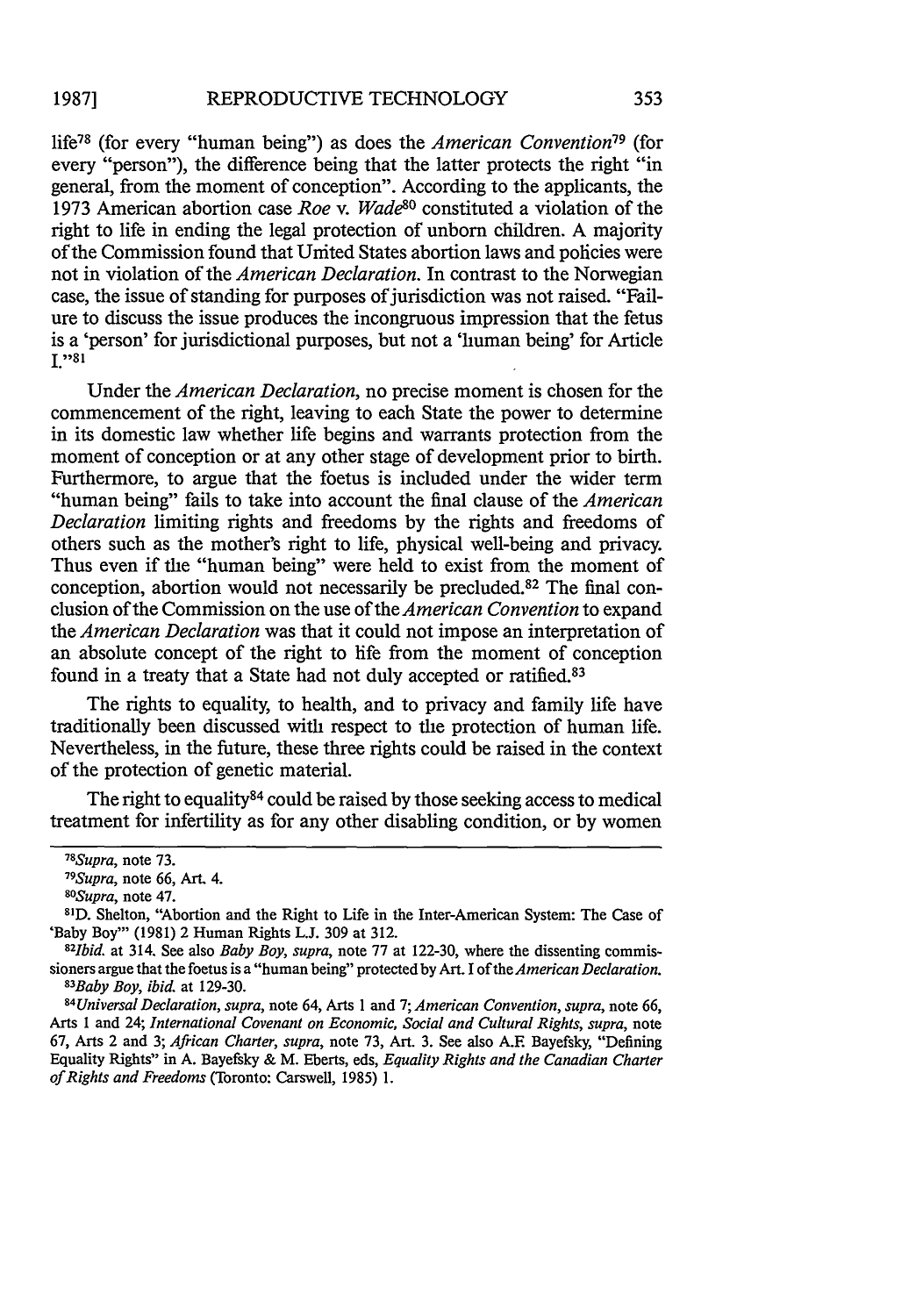claiming that ova or embryo donation is a treatment equivalent to artificial insemination by donor in case of male sterility. This right to equality was also raised, albeit unsuccessfully, by the applicants in *Baby Boy.* They alleged however, that the equality of "[a]ll persons ... without distinction as to race, sex ... or any other factor", under Article II of the *American Declaration,* extended to the foetus.

Health is linked to the standard of living under paragraph 25(1) of the *Universal Declaration,* while Article XI of the *American Declaration* guarantees the preservation of health. The right to enjoy the highest attainable standard of physical and mental health has also been specifically recognized.<sup>85</sup>

The right to the preservation of health was also raised unsuccessfully on behalf of the foetus as a person in the case of *Baby Boy.86* Theoretically, the right to health could also be invoked by the infertile, particularly if health were to be interpreted as a state of complete physical, mental and social well-being.<sup>87</sup> But the interpretation of "health" under international law is not clear. In the words of one author:

Some international texts treat health as a basic Human Right, like life itself, for whose' protection the responsibility of the State is absolute. Others treat health as one of several social conditions, with the responsibility of the State confined to assuming minimum levels of decency while aiming to improve the general and individual levels of health.88

Finally, the right to respect for one's private and family life and to be protected from interference in such is found under Article 8 of the *European Convention* as well as other international instrnments.<sup>89</sup> Furthermore, the protection of the family by the State is also guaranteed under various international instruments.<sup>90</sup>

88 Fuenzalida, *supra,* note 1. See also P. de la Pradelle, "Le droit fondamental de l'homme **A** la protection de la santé" (1983) 31 Annales de droit international médical [n.p.]; and M. Bélanger, *Droit international de la santé* (Paris: Economica, 1983), especially nos 5, 25 and 29-33.*<sup>89</sup>*

*Universal Declaration, supra,* note 64, Art. 12; *American Declaration, supra,* note 73, Art. V; *International Covenant on Civil and Political Rights, supra,* note 65, Art. 17(1); *American Convention, supra,* note 66, Art. 11(2).

*9°Universal Declaration, ibid.,* Art. 16(3); *American Declaration, ibid.,* Art. VI; *International Covenant on Civil and Political Rights, ibid.,* Art. 23(1); *International Covenant on Economic, Social and Cultural Rights, supra,* note 67, Art. 10(1); *European Social Charter, supra,* note 85, Arts 1(16) and 11(16); *American Convention, ibid.,* Art. 17(1); *African Charter, supra,* note 73, Art. 18.

*<sup>85</sup> International Covenant on Economic, Social and Cultural Rights, ibid.,* Art. 12; *European Social Charter,* Art. I(1 **1),** 18 October 1961, E.T.S. No. 35; *African Charter, ibid., Art.* 16. *86 Supra,* note 76 at 120. <sup>87</sup>

<sup>&</sup>lt;sup>87</sup>Such is the interpretation of the World Health Organization: see the preamble to *Constitution of the World Health Organization,* U.N. Doe. E/155 (October 1946) 9 at 11: "Health is a state of complete physical, mental and social well-being, and not merely the absence of disease or infirmity."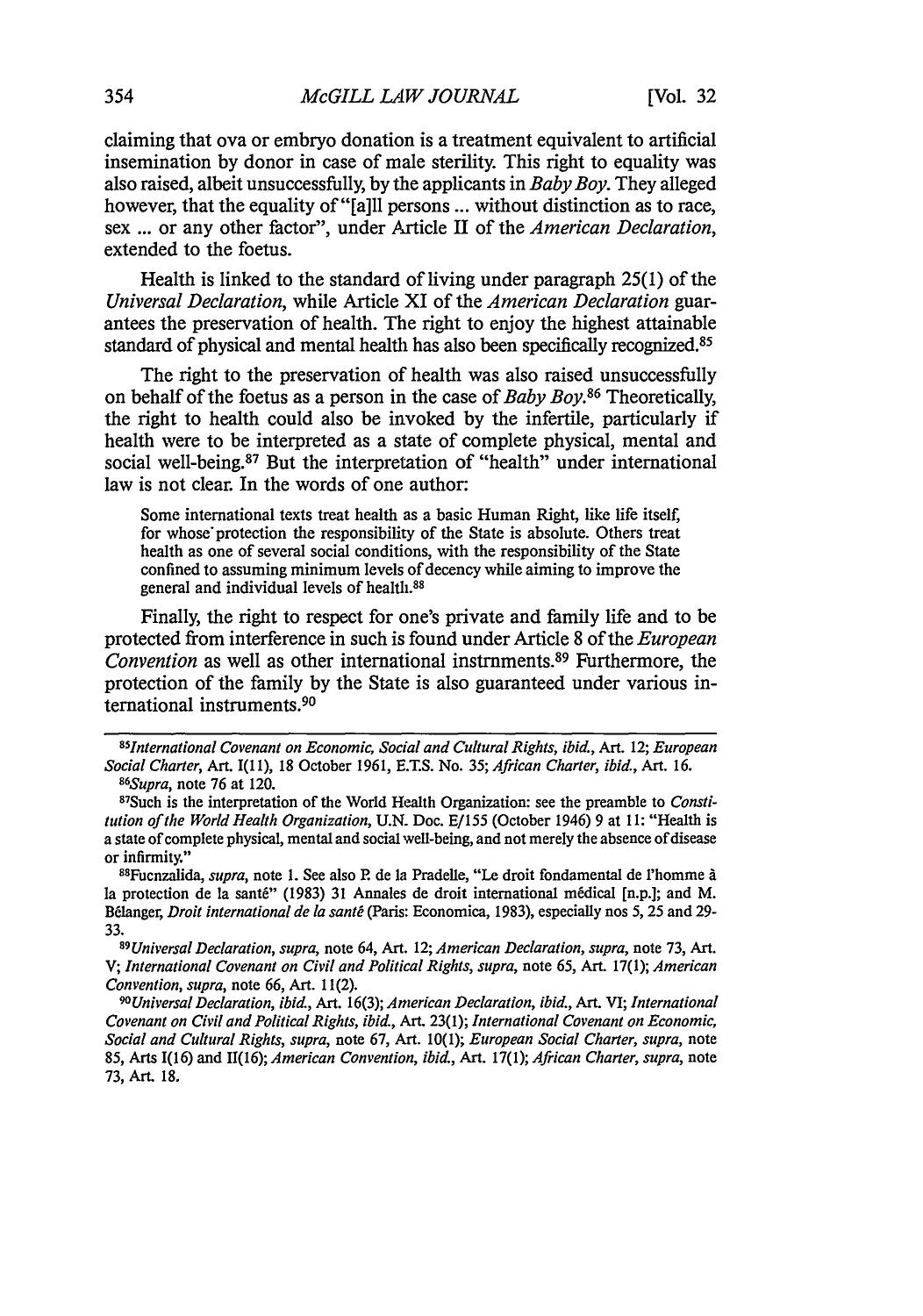Interpreting the right to privacy and family life, the European Human Rights Commission held in 1975 that the right to respect for private life was not violated by a prohibition against abortion after the twelfth week of pregnancy under German law.91 It held that the claim to respect for private life was reduced to the extent that the individual brings his private life into contact with public life or other protected interests. Similarly, a prospective father was not successful in his claim that the termination by his wife of her pregnancy without his consent constituted an interference with his right to respect for his family life since, according to the European Human Rights Commission, it was justified as necessary for the protection of the rights of others.92 It is uncertain, however, whether the failure to obtain spousal consent prior to participation as a donor or recipient in artificial conception procedures will be considered a legitimate exercise of one's right to privacy.

Moreover, the right to privacy can also be raised with respect to the genetic information gathered on participants or on the gametes or embryo. Indeed, there is a need for "principles governing the preparation, storage, safeguarding and use of genetic information on individuals, with particular reference to protecting the rights to privacy of the persons concerned".<sup>93</sup> Respect for one's family life is interpreted mainly as meaning the right to assistance and protection.94 This does not exclude however the possible legal recourse by the donor or by a child conceived with the use of reproductive technology to request testing for filiation<sup>95</sup> or access to genetic information, so as to find and establish the true biological or genetic origins.<sup>96</sup>

Possible claims may also lie under the rights and protection afforded to mothers before and during pregnancy and to children. Again, this special protection of children would presumably, but not necessarily, begin at birth. More importantly, *Protocol No. 7 to the Convention for the Protection of Human Rights and Fundamental Freedoms* would permit States to take necessary measures in the interest of children in addition to the rights and responsibilities granted to parents. <sup>97</sup>

Finally, a claim could also be based on the need for a protection unique to the human embryo as being more than a simple product of conception

<sup>&</sup>lt;sup>91</sup>No. 6959/75, Decision of 19 May 1976, *Brüggeman v. Federal Republic of Germany*, 5 D.R. 103, report adopted 12 July 1977, **10** D.R. 100, 3 E.H.R.R. 244, 21 Y.B.Conv. H.R. 638. <sup>92</sup>X. v. United Kingdom, supra, note 72.

Council of Europe, PA., *Recommendation 934 on Genetic Engineering,* Texts Adopted, January 1982, art. 7(d). See also principle 9(1) of *Provisional Principles, supra,* note 34 at 5. <sup>94</sup> Sieghart, *supra,* note 44 at 204 and 315-16.

<sup>9</sup>SEur. Ct H.R., Series A No. 31, Decision of 13 June 1979, *Marckx Case (sub nom. Marckx v. Belgium)* 2 E.H.R.R. 330, 22 Y.B.Conv. H.R. 410.

See principle 9(2) *of Provisional Principles, supra,* note 34 at 6. **9722** November 1984, E.T.S. No. 117, Art. 5.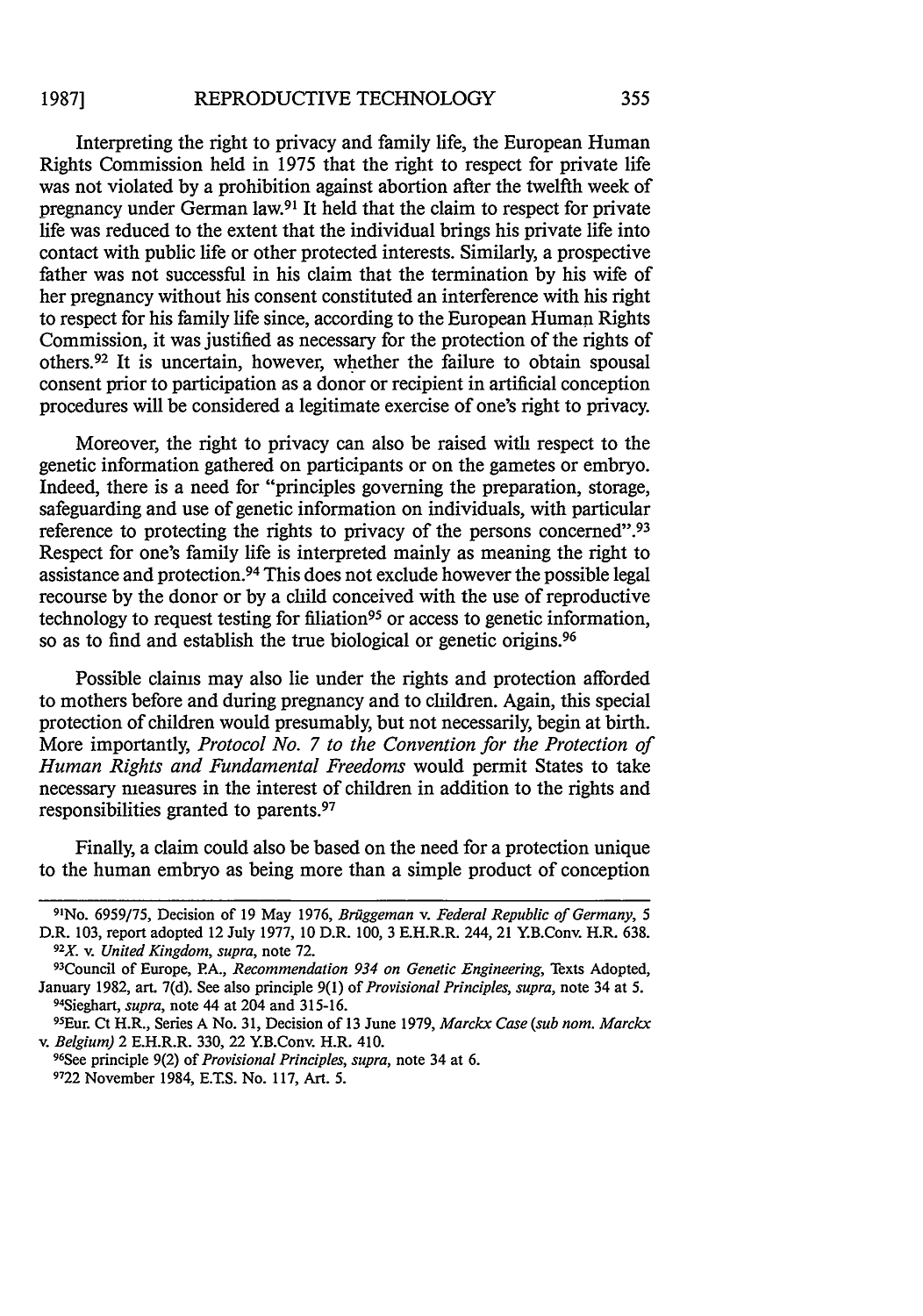considering the dignity inherent in all human beings.<sup>98</sup> The need for an explicit recognition of the right to dignity as it applies to human genetic material has found support in a 1982 recommendation of the Council of Europe based on the rights to life and to human dignity protected by Articles 2 and 3 of the *European Convention.* According to the Assembly of the Council, such rights (within the context of genetic engineering) "imply the right to inherit a genetic pattern which has not been artificially changed."<sup>99</sup> Under this recommendation of the Council, however, legitimate therapeutic genetic engineering applied in the context of the treatment and eradication of genetically transmitted diseases would be permitted. Thus, the recourse to infertility treatment, to gamete or to embryo donation or to gene therapy for the avoidance of the transmission of deleterious genes would not necessarily be incompatible with the right to dignity.100 Again, this raises the questions of whether infertility is a "disease" and whether the exercise of an alleged right to health through the use of reproductive technologies is incompatible with the inherent dignity of human beings.

This brief description of the principles of international human rights law outlines issues that will, in all likelihood, be raised in the context of the international protection and regulation of human genetic material. The appearance of public regulation generally follows private law arrangements and, in this case, research and scientific exchanges. Models already exist in the areas of international regulation of blood or organ donation and the importation and exportation of animal embryos, models which need to be examined to determine their possible or limited application to human genetic material. It goes without saying that the application of international human rights law requires a more extensive study and analysis specific to the science of reproductive technology, as well as the elaboration of possible codes of conduct or conventions respecting these rights. Proposed international guidelines for biomedical research involving human subjects would also have to make specific reference to human genetic material. **101** Moreover, our summary overview of domestic, private law reforms revealed the possibility of the storage and trade of, and commerce in, human genetic material, developments which have implications beyond international human rights legislation.

<sup>98</sup> *Universal* Declaration, supra, note 64, Art. 1; American Convention, supra, note 66, Art. 11(1); African Charter, supra, note 73, Art. 5.

<sup>99</sup> Recommendation 934 on Genetic Engineering, supra, note 93, art. 4(i). 10°See principle 7 of Provisional Principles, supra, note 34 at 5.

<sup>1915</sup> Proposed International Guidelines for Biomedical Research Involving Human Subjects, supra, note 28, contain no such reference.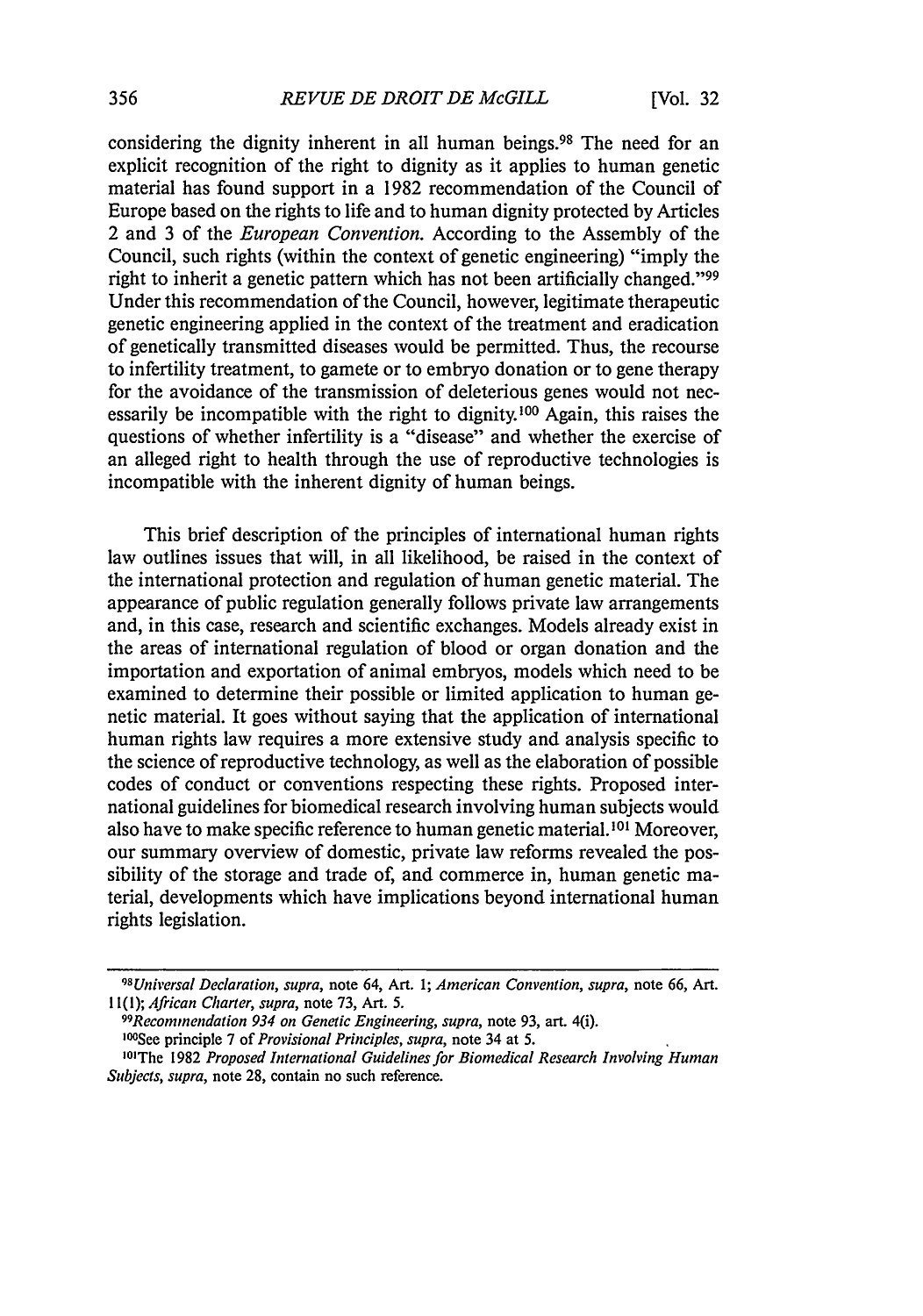# **Conclusion - From Rights to Regulation**

In **1981,** the Council of Europe considered a draft resolution on the artificial insemination of human beings which, like most proposed reforms in this area, would permit the recovery of costs, but would prohibit profitmaking in the donation of sperm. The original draft recommendation of the Council's Committee on Social and Health Questions was more extensive in its proposed rules regarding donors. It advocated that the "[c]ommercial exploitation of the procurement, collection and handling of semen not [be] permitted."<sup>102</sup> This principle was affirmed in the recent principles proposed by the Council's Committee on Biomedical Sciences.<sup>103</sup> As we have seen, the adoption of this more general prohibition against commerce was not the subject of a general consensus among commissions studying the possibility of the storage, sale and purchase of human genetic material.

There are some general conclusions as to common trends that can be drawn from the work of the various commissions, trends that will be significant for the development of international principles. 104 The first area of common agreement is, as mentioned earlier, the trend towards recognition of the need for protection of the gametes or the embryo, even in the absence of a legal personality. The second is a fourteen-day limit on *in vitro* culture (subject to cryopreservation), though this limit may result from the fact that after such time a successful implantation is unlikely rather than from medico-ethical concerns. The third is the requirement that *in vitro* fertilization be limited to married couples or those in stable unions. Fourth, there is consensus on the prohibition of implantation after embryo experimentation. Fifth, if limited to the needs and reproductive life of the couple, storage of genetic material is possible. Generally, donor anonymity is assured and commercial surrogacy arrangements or agencies prohibited. Finally, donors of gametes or embryos are given full control and autonomy over the uses to which their genetic material are put.

Nevertheless, there is no agreement as to the characterization of the interest a donor has over his or her genetic material, nor as to the use of third party genetic material, nor on the question of access by single individuals, nor even as to the medical or social conditions for access generally.

Internationally, the possible applicability of product warranties or of the rules respecting trade, patenting, commerce, importation and exportation to human genetic materials merits further study. The extent to which states can regulate genetic material coming from another state needs to be

<sup>102</sup> Council of Europe, PA., *Report on Artificial Insemination of Human Beings,* Doc. 4776, September 1981 at iii.

<sup>1</sup> 03 See principle 11 *of Provisional Principles, supra,* note 34 at 6.

<sup>104</sup>Of particular importance are the proposals embodied in the *Provisional Principles, ibid.*